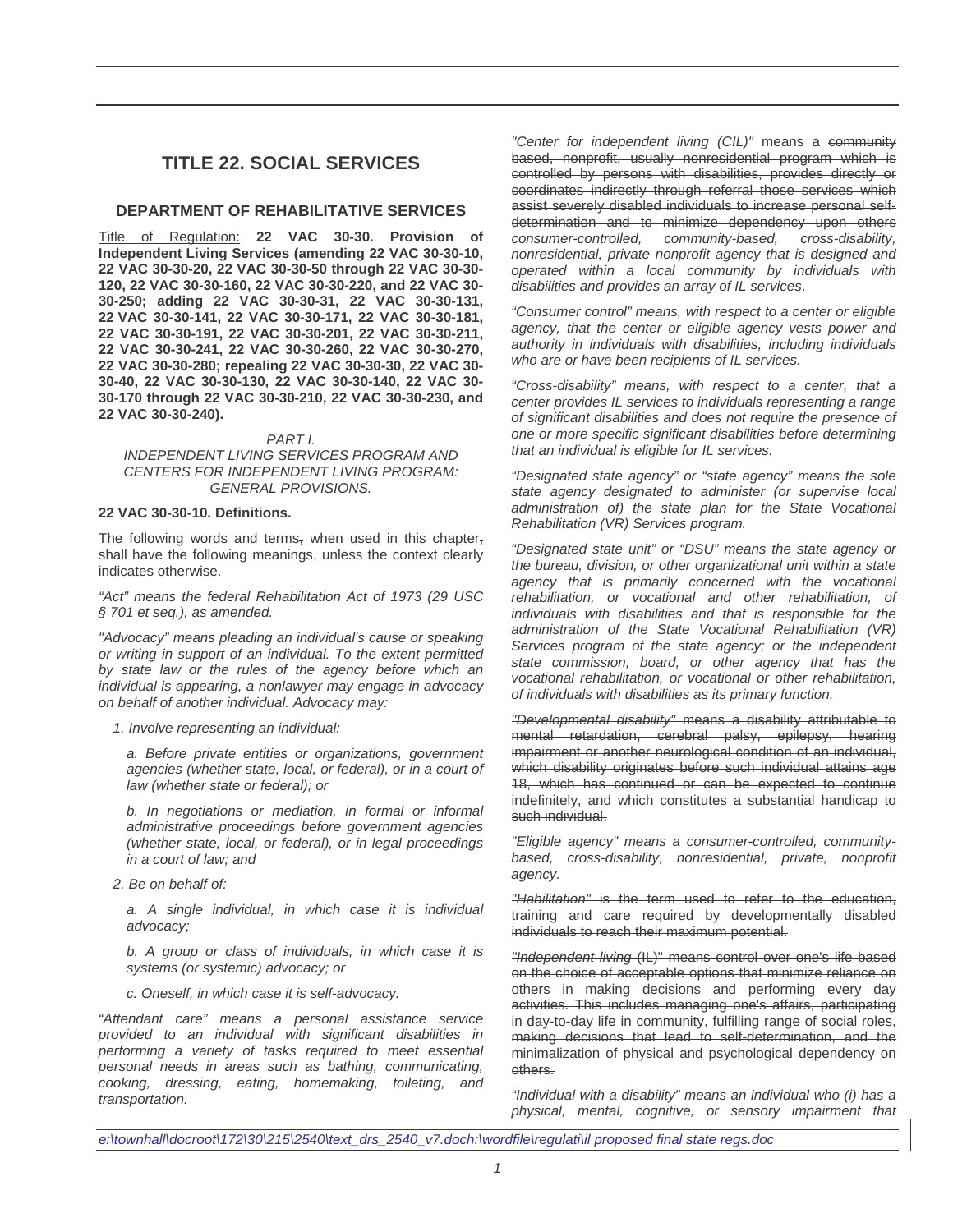substantially limits one or more of the individual's major life activities; (ii) has a record of such an impairment; or (iii) is regarded as having such an impairment.

"Individual with a severe significant disability" means an individual with a severe physical, mental, cognitive, or sensory impairment whose ability to function independently in the family or community, or whose ability to engage or continue obtain, maintain, or advance in employment is so limited by the severity of his physical or mental disability that independent living rehabilitation services are required in order to achieve a greater level of independence in functioning substantially limited and for whom the delivery of IL services will improve the ability to function, continue functioning, or move toward functioning independently in family or community or engaging or continuing in employment. Independent living rehabilitation services needed by an individual with a severe disability generally are appreciably more costly and of appreciably greater duration than vocational rehabilitation services that might be provided under 34 CFR 361 to continue in employment.

"Individualized independent living plan (IILP)" means a written rehabilitation plan developed jointly by the department or CIL and the individual with a severe disability, and signed by both parties. The IILP indicates the goals established, the services to be provided, and the anticipated duration of the service program and each component service. The IILP is reviewed as often as necessary, but at least on an annual basis, to determine whether services should be continued, modified, discontinued, or whether the individual should be referred to a program of vocational rehabilitation services.

"Legally authorized advocate or representative" means an individual who is authorized under state law to act or advocate on behalf of another individual.

"Minority group" means Alaskan Natives, American Indians, Asian Americans, Blacks (African Americans), Hispanic Americans, Native Hawaiians, and Pacific Islanders.

"Nonresidential" means, with respect to a center, that the center, as of October 1, 1994, does not operate or manage housing or shelter for individuals as an IL service on either a temporary or long-term basis unless the housing or shelter is:

1. Incidental to the overall operation of the center;

2. Necessary so that the individual may receive an IL service; and

3. Limited to a period not to exceed eight weeks during any six-month period.

"Peer relationships" mean relationships involving mutual support and assistance among individuals with significant disabilities who are actively pursuing IL goals.

"Peer role models" mean individuals with significant disabilities whose achievements can serve as a positive example for other individuals with significant disabilities.

"Personal assistance services" mean a range of IL services, provided by one or more persons, designed to assist an individual with a significant disability to perform daily living activities on or off the job that the individual would typically

perform if the individual did not have a disability. These IL services must be designed to increase the individual's control in life and ability to perform everyday activities on or off the job.

"Service provider" means:

1. A DSU that directly provides IL services to individuals with significant disabilities;

2. A center that receives financial assistance under Parts B or C of Chapter 1 (29 USC § 796 et seq.) of Title VII of the Act; or

3. Any other entity or individual that meets the requirements of subsection D of 22 VAC 30-30-20 and provides IL services under a grant or contract from the DSU in response to subsection A of 22 VAC 30-30-270.

"Significant disability" means a severe physical, mental, cognitive, or sensory impairment that substantially limits an individual's ability to function independently in the family or community or to obtain, maintain, or advance in employment.

"State plan" means the state IL plan required under § 704 of Title VII (29 USC § 796 et seq.) of the Act.

"Transportation" means travel and related expenses that are necessary to enable an individual with a significant disability to benefit from another IL service and travel and related expenses for an attendant or aide if the services of that attendant or aide are necessary to enable an individual with a significant disability to benefit from that IL service.

"Unserved and underserved groups or populations" include, but are not limited to, groups or populations of individuals with significant disabilities who:

- 1. Have cognitive and sensory impairments;
- 2. Are members of racial and ethnic minority groups;
- 3. Live in rural areas; or

4. Have been identified by the eligible agency as unserved or underserved within a center's project area.

**22 VAC 30-30-20. Eligibility for independent living (IL) services.**

A. Eligibility requirements shall be applied without regard to sex, race, creed, color, national origin or religion. No group or individuals shall be excluded or found ineligible solely on the basis of the type of disability. No upper or lower age limit shall be applied which shall in and of itself result in a determination of ineligibility. No residence requirement shall be imposed which excludes from services any individual who is presently in the Commonwealth.

B. An evaluation by the Department of Rehabilitative Services (DRS) or its designee is required of each severely disabled person who applies for independent living services. The evaluation is limited to that information necessary to determine whether the individual is eligible to be provided independent living services, and to determine which independent living services are needed.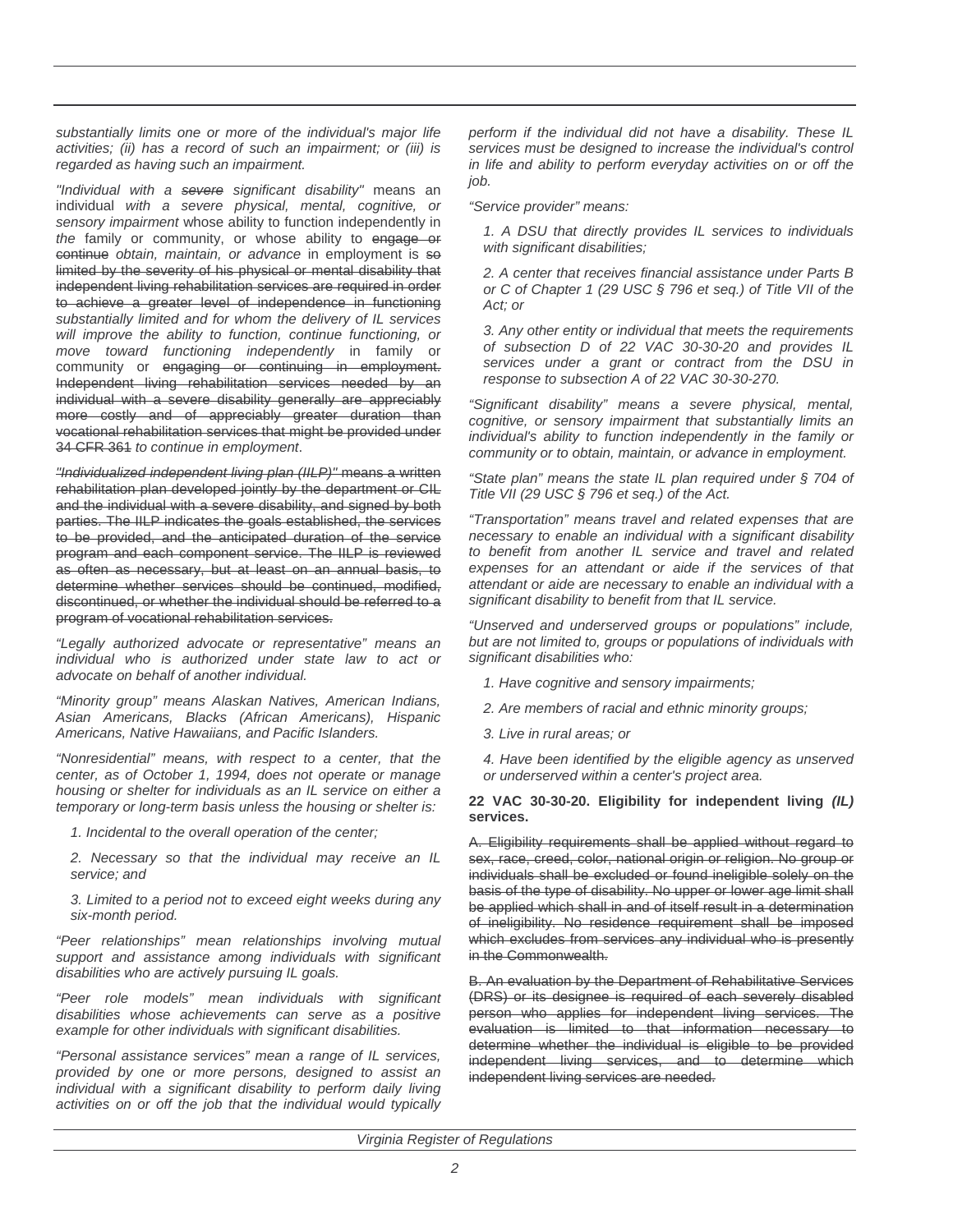C. All applicants for independent living services shall be apprised of the services of the Client Assistance Program within the Department for the Rights of the Disabled.

A. An individual with a significant disability is eligible for IL services under the Independent Living Services program and Centers for Independent Living Program authorized under Chapter 1 (29 USC § 796 et seq.) of Title VII of the Act. Regarding information and referral services, anyone may seek information about IL services under these programs and may request referral to other services and programs for individuals with significant disabilities, as appropriate.

B. The service provider shall apply eligibility requirements without regard to age, color, creed, gender, national origin, race, religion, or type of significant disability of the individual applying for IL services. The service provider shall not impose any state or local residence requirement that excludes under the state plan any individual who is present in Virginia and who is otherwise eligible for IL services from receiving IL services.

C. Before or at the same time as an applicant for IL services may begin receiving IL services funded under this part, the service provider shall determine the applicant's eligibility and shall maintain documentation that the applicant has met the basic eligibility requirements. The documentation must be dated and signed by an appropriate staff member of the service provider.

D. If the state contracts with or awards a grant to a center for the general operation of the center, the state shall delegate to the center the determination of an individual's eligibility for services from that center. If the state contracts with or awards a grant to a third party to provide specific IL services, the state may choose to delegate to the IL service provider the determination of eligibility for these services and the development of an IL plan for individuals who receive these services.

#### **22 VAC 30-30-30. Basic eligibility criteria. (Repealed.)**

The following set forth criteria for basic eligibility:

1. The presence of a severe physical or mental disability;

2. The presence of a severe limitation in ability to function independently in family or community, or to engage or continue in employment; and

3. A reasonable expectation that independent living rehabilitation services will significantly assist the individual to improve his ability to function independently in family or community, or to engage or continue in employment.

#### **22 VAC 30-30-31. Consumer service record.**

A DSU may carry out the functions and responsibilities described in this section, except as otherwise provided, or may delegate them to the appropriate service provider with which the DSU subgrants or contracts to provide IL services. The service provider shall maintain a consumer service record for each applicant for, and each individual receiving, IL services other than information and referral services. A consumer service record may be maintained either electronically or in written form, except that the IL plan and

waiver must be in writing. The consumer service record shall include:

1. Documentation concerning eligibility or ineligibility for services;

2. The services requested by the consumer;

3. Either the IL plan developed with the consumer or a waiver signed by the consumer stating that an IL plan is unnecessary;

4. The services actually provided to the consumer;

5. The IL goals or objectives established with the consumer, whether or not in the consumer's IL plan, and the goals or objectives achieved by the consumer; and

6. The individual's participation in the cost of any IL services, including the individual's financial need.

#### **22 VAC 30-30-40. Certification of eligibility. (Repealed.)**

A. Before or at the same time as acceptance of an individual with a severe disability for independent living rehabilitation services, there shall be a certification that the individual has met the basic requirements specified in 22 VAC 30-30-20.

B. The certification is approved, dated and signed by an appropriate staff member of the department.

#### **22 VAC 30-30-50. Ineligibility.**

A. Certification of ineligibility. When it is determined that independent living services cannot be expected to assist an individual to engage or continue in employment, or to function more independently in family or community, a certification of ineligibility shall be signed and dated by an appropriate staff member of the department. A copy shall be promptly provided to the individual.

Such determination shall be made only after full consultation with the individual or as appropriate, his parents, guardian or other representative, or after giving a clear opportunity for this consultation. The department shall ensure notification in writing of the action taken and inform the individual of his rights and the means by which he may express and seek remedy for any dissatisfaction, with such notification including the procedures for administrative reviews and fair hearings. The individual shall be provided a detailed explanation of the availability of the resources within the Client Assistant Program, Department for the Rights of the Disabled; and when appropriate, referral shall be made to other agencies and facilities, including when appropriate, the vocational rehabilitation program.

A. A DSU may carry out the functions and responsibilities described in this section, except as otherwise provided, or may delegate them to the appropriate service provider with which the DSU subgrants or contracts to provide IL services. If a determination is made that an applicant for IL services is not an individual with a significant disability, the service provider shall provide documentation of the ineligibility determination that is dated and signed by an appropriate staff member.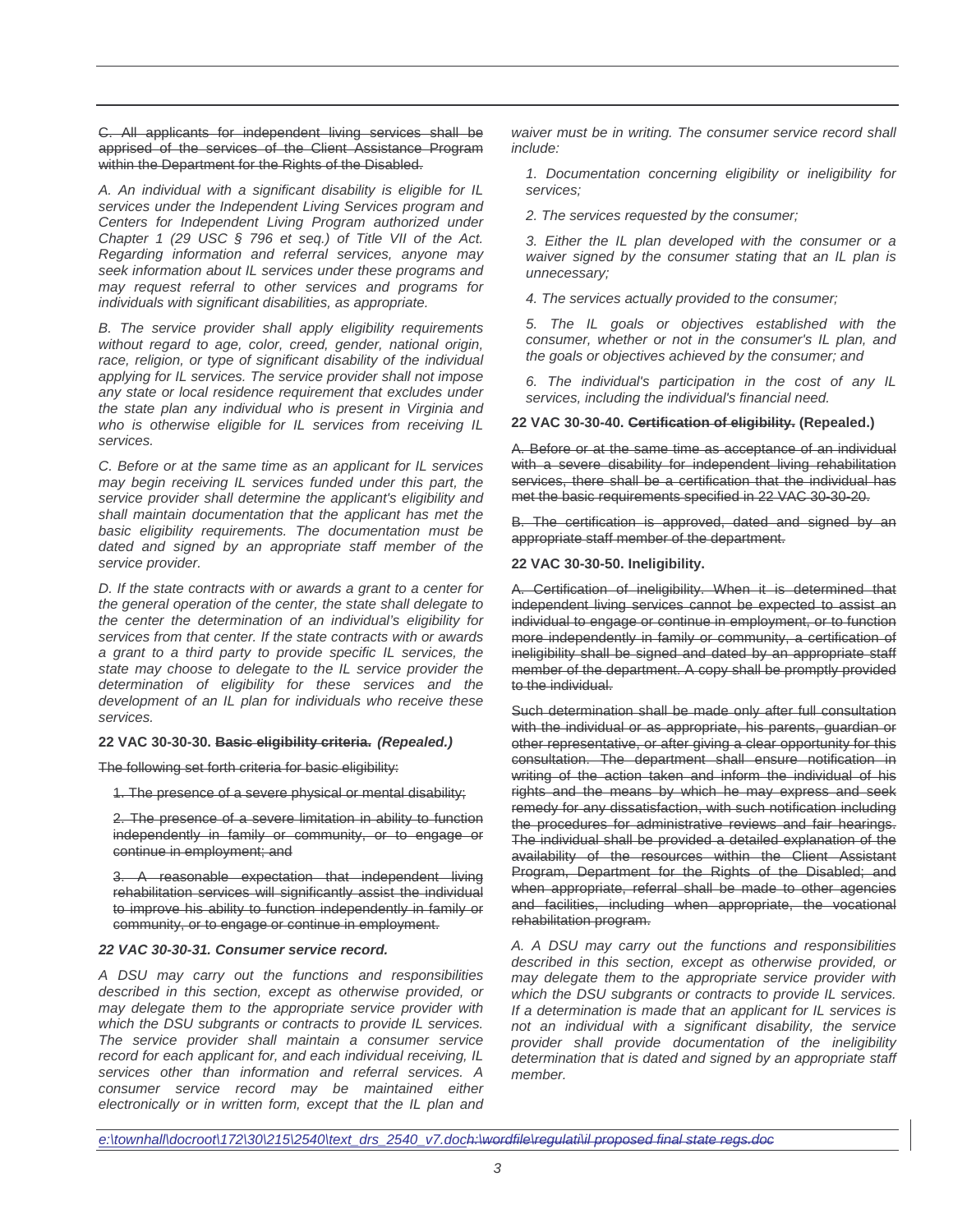1. The service provider may determine an applicant to be ineligible for IL services only after full consultation with the applicant or, if the applicant chooses, the applicant's parent, guardian, or other legally authorized advocate or representative, or after providing a clear opportunity for this consultation.

2. The service provider shall notify the applicant in writing of the action taken and inform the applicant or, if the applicant chooses, the applicant's parent, guardian, or other legally authorized advocate or representative, of the applicant's rights and the means by which the applicant may appeal the action taken.

3. The service provider shall provide a detailed explanation of the availability and purposes of the Client Assistance Program established within Virginia under § 112 of the Act, including information on how to contact the program.

4. If appropriate, the service provider shall refer the applicant to other agencies and facilities, including the state's vocational rehabilitation program under Title I (29 USC § 701 et seq.) of the Act.

B. Review of ineligibility determination. When the department has certified the ineligibility of an applicant for independent living services because of a determination that these services cannot be expected to assist the individual to engage in or continue employment or to function more independently in family or community, the individual's current status will be reviewed within 12 months. When the individual has received CIL services, the review may be conducted jointly by department and CIL staff. If an applicant for IL services has been found ineligible, the service provider shall review the applicant's ineligibility at least once within 12 months after the ineligibility determination has been made and whenever the service provider determines that the applicant's status has materially changed. The review need not be conducted in situations where the individual applicant has refused it the review, the individual applicant is no longer present in the Commonwealth Virginia, or the individual's applicant's whereabouts are unknown.

#### **22 VAC 30-30-60. Order for of selection for services.**

In the event independent living rehabilitation (IL) services cannot be provided due to limited resources to all eligible persons who apply, the department may implement an order of selection is implemented. Under order of selection, applicants determined eligible will be assigned to a priority category and served in the following order:

PRIORITY 1. Persons eligible and presently receiving services under an IILP IL plan.

PRIORITY II. Persons whose impairments are so severe significant that they do not presently have the potential for employment, but whose ability to live and function independently within their family setting, communities or institutions or community may be improved by the services.

PRIORITY III. Persons who need independent living services in order to engage in or maintain employment.

**22 VAC 30-30-70. The individualized Independent living plan (IILP) (IL plan).**

# A. General requirements.

1. The IILP shall be initiated and periodically updated for individually provided independent living rehabilitation services.

2. Independent living services shall be provided in accordance with the IILP, which shall be developed jointly with the individual or his parents, guardian, CIL or other representative, and approved by the department's designee.

A. A DSU may carry out the functions and responsibilities described in this section, except as otherwise provided, or may delegate them to the appropriate service provider with which the DSU subgrants or contracts to provide IL services. Unless the individual who is to be provided IL services under this part knowingly and voluntarily signs a waiver stating that an IL plan is unnecessary, an IL plan shall be developed and periodically reviewed. The service provider shall provide each IL service in accordance with the IL plan.

1. Development of an individual's IL plan must be initiated after documentation of eligibility. The IL plan must indicate the goals or objectives established, the services to be provided, and the anticipated duration of the service program and each component service.

2. The IL plan must be developed jointly and signed by an appropriate staff member of the service provider and the individual with a significant disability or, if consistent with state law and the individual chooses, the individual's guardian, parent, or other legally authorized advocate or representative.

3. A copy of the HLP IL plan and any amendments shall must be provided in an accessible format to the individual with a severe significant disability, or his parents, guardian or other representative , if consistent with state law and the individual chooses, the individual's guardian, parent, or other legally authorized advocate or representative.

# 4. The IILP shall be initiated after certification of eligibility for independent living services.

B. HLP review. The HLP shall IL plan must be reviewed as often as necessary, but at least on an annual basis, to determine whether services should be continued, modified, or discontinued, or whether the individual should be referred to a program of vocational rehabilitation services under 34 CFR Part 361 or to any other program of assistance. Each individual with a severe significant disability, or his parents, guardian, or other representative shall , if consistent with state law and the individual chooses, the individual's guardian, parent, or other legally authorized advocate or representative, must be given an opportunity to review the IILP IL plan and, if necessary, jointly modify the IILP redevelop and agree by signature to its terms.

C. Determination on ineligibility under IILP. If services are to be terminated under an IILP for any reason, the following conditions and procedures shall be met and carried out: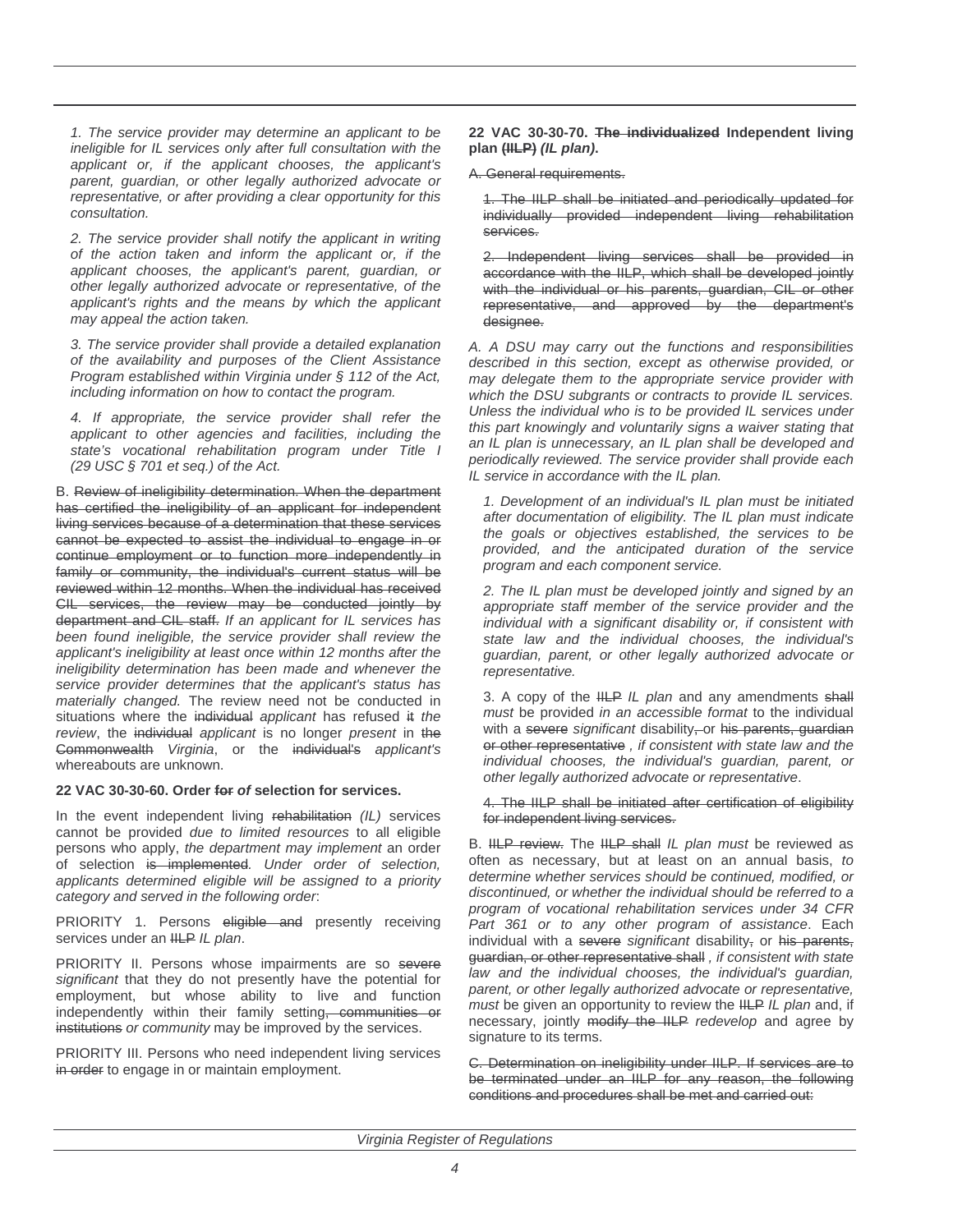1. The decision shall be made only with the full participation of the individual with a severe disability, or his parents, guardian, or other representative, unless the individual has refused to participate, the individual is no longer residing in the Commonwealth, or his whereabouts are unknown. When the full participation of the individual or a representative of the individual has been secured in making the decision, the reviews of the individual shall be recorded in the IILP;

2. The rationale for the ineligibility decision shall be recorded as an amendment to the IILP certifying that the provision of independent living services has demonstrated that the individual is not capable of functioning more independently in family or community, or engaging or continuing in employment. A certification of ineligibility is then executed; and

3. There shall be a periodic review at least annually of the ineligibility decision in which the individual is given the opportunity for full consideration in the reconsideration of the decision, except in situations where a periodic review would be precluded because the individual has refused services, has refused a periodic review, the individual is no longer residing in the Commonwealth, or his whereabouts are unknown. The first review of the ineligibility decision shall be initiated by the department or its designee. Any subsequent reviews shall be undertaken at the request of the individual.

C. If the service provider intends to terminate services to an individual receiving IL services under an IL plan, the service provider shall:

1. Notify the applicant in writing of the action taken and inform the applicant or, if the applicant chooses, the applicant's parent, guardian, or other legally authorized advocate or representative, of the applicant's rights and the means by which the applicant may appeal the action taken.

2. Provide a detailed explanation of the availability and purposes of the Client Assistance Program established within Virginia under § 112 of the Act, including information on how to contact the program.

3. Review the applicant's ineligibility at least once within 12 months after the ineligibility determination has been made and whenever the service provider determines that the applicant's status has materially changed. The review need not be conducted in situations where the applicant has refused the review, the applicant is no longer present in Virginia, or the applicant 's whereabouts are unknown.

4. If appropriate, refer the individual to other agencies and facilities, including the state's vocational rehabilitation program under Title I (29 USC § 701 et seq.) of the Act.

D. Coordination with vocational rehabilitation, development disabilities and education programs. The development of the IILP IL plan and the provision of these IL services will must be coordinated to the maximum extent possible with the individualized any written rehabilitation plan program for vocational rehabilitation services for that individual, if there is such a program. This will be coordinated also with any individualized written habilitation program for the individual

prepared under the federal Developmental Disabilities Assistance and Bill of Rights Act (42 USC § 6000 et seq.), or with any individualized and education program for the individual prepared under Part B of the federal Individuals with Disabilities Education Act. (20 USC § 1461 et seq.)

**22 VAC 30-30-80. Scope of independent living rehabilitation (IL) services for individuals.**

The following independent living rehabilitation services shall be provided if deemed necessary to the independence of the individual:

1. Counseling services, including psychological counseling, psychotherapeutic counseling, advocacy services and related services;

2. Housing incidental to the provision of any independent living rehabilitation service, and including appropriate accommodations to, and modifications of, any space utilized to serve severely disabled individuals;

3. Physical and mental restoration services, including:

a. Physical and mental medical rehabilitation services;

b. Dentistry services;

c. Nursing services;

d. Therapeutic treatment, such as physical therapy, occupational therapy, speech language and hearing therapy, therapeutic recreation, drama therapy, music therapy, dance therapy and art therapy;

e. Health maintenance;

f. Eyeglasses and visual services; and

g. Prosthetic, orthotic and other assistive appliances and devices.

4. Attendant care;

5. Transportation;

6. Interpreter services for deaf individuals, including tactile interpretation for deaf blind individuals;

7. Reading services, rehabilitation teaching services, and orientation and mobility services for blind individuals;7

8. Recreation activities;

9. Services to family members of an individual with a severe disability when necessary for improving the individual's ability to live and function more independently, or the individual's ability to engage or continue in employment;

10. Vocational and other training services, including personal and vocational adjustment when necessary for improving an individual's ability to live with a severe disability and function more independently, or his ability to engage or continue in employment;

11. Job placement services;

12. Referral services;

13. Telecommunications, sensory and other technological aids and devices;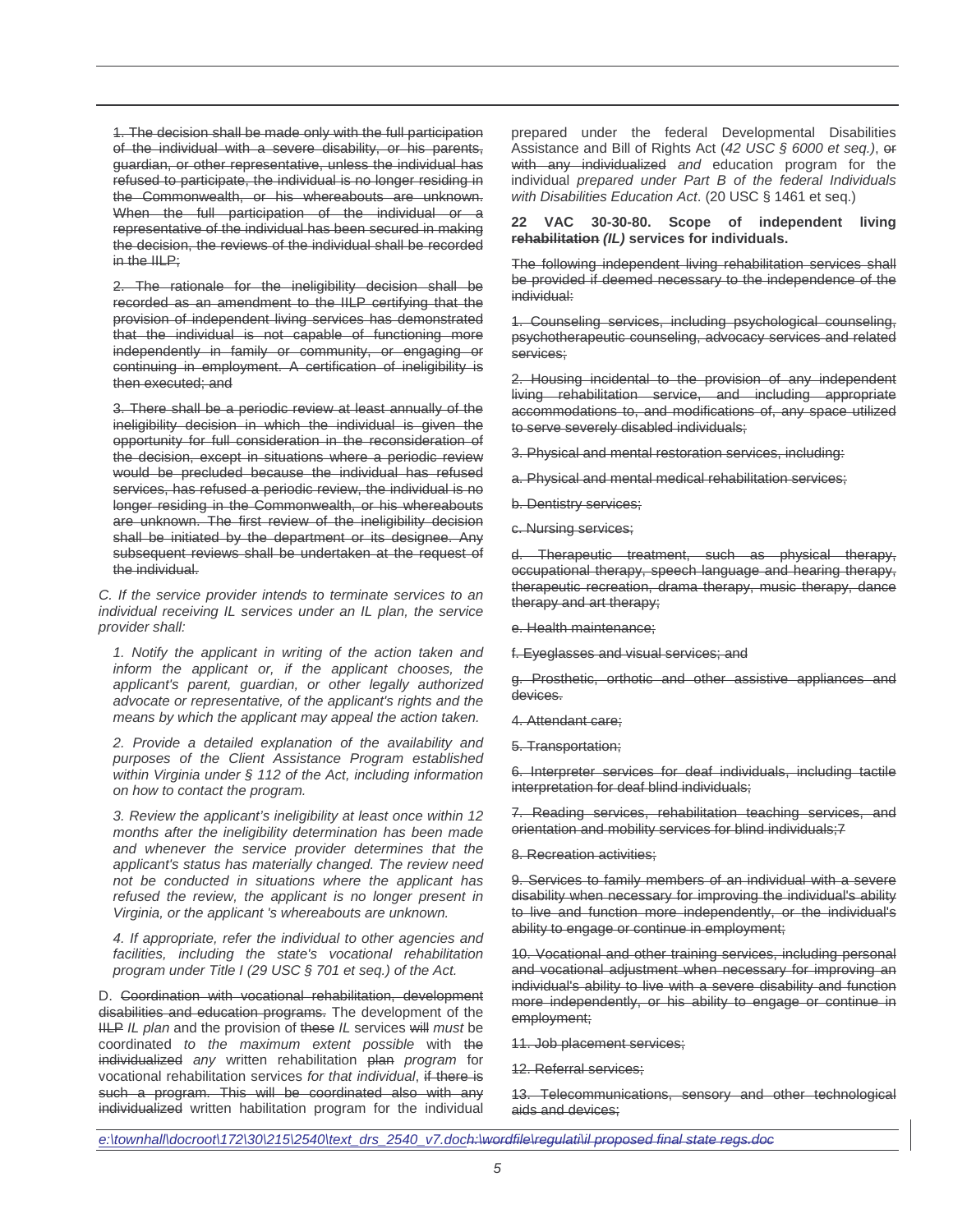14. Services for children of preschool age including physical therapy, development of language and communication skills, and child development services;

15. Any other vocational rehabilitation services available under the State Plan for Vocational Rehabilitation Services are appropriate to the independent living rehabilitation needs of an individual with a severe disability; and

16. Any appropriate preventive services necessary to decrease the future needs of an individual with a severe disability assisted under the program for similar services.

A. In providing independent living (IL) services as required under § 704(e) of the Act and 34 CFR 364.43(b), a state may use Independent Living Services Program funds to provide directly, or through grants or contracts, the following IL core services:

1. Information and referral services. These services may be provided independently of the other IL core services and without regard to evaluation standards in 22 VAC 30-30- 181.

2. IL skills training;

3. Peer counseling, including cross-disability peer counseling; and

4. Individual and systems advocacy.

B. In addition to the independent living (IL) core services, the state may also use Independent Living Services Program funds to provide other IL services. "Other IL services" means:

1. Counseling services, including psychological counseling, psychotherapeutic counseling, and related services;

2. Services related to securing housing or shelter, including services related to community group living, that are supportive of the purposes of the Act, and adaptive housing services, including appropriate accommodations to and modifications of any space used to serve, or to be occupied by, individuals with significant disabilities;

3. Rehabilitation technology;

4. Mobility training;

5. Services and training for individuals with cognitive and sensory disabilities, including life skills training and interpreter and reader services;

6. Personal assistance services, including attendant care and the training of personnel providing these services;

7. Surveys, directories, and other activities to identify appropriate housing, recreation opportunities, and accessible transportation, and other support services;

8. Consumer information programs on rehabilitation and IL services available under the Act, especially for minorities and other individuals with significant disabilities who have traditionally been unserved or underserved by programs under the Act;

9. Education and training necessary for living in a community and participating in community activities;

10. Supported living;

11. Transportation, including referral and assistance for transportation;

12. Physical rehabilitation;

13. Therapeutic treatment;

14. Provision of needed prostheses and other appliances and devices;

15. Individual and group social and recreational services;

16. Training to develop skills specifically designed for youths who are individuals with significant disabilities to promote self-awareness and esteem, develop advocacy and self-empowerment skills, and explore career options;

17. Services for children;

18. Services under other federal, state, or local programs designed to provide resources, training, counseling, or other assistance of substantial benefit in enhancing the independence, productivity, and quality of life of individuals with significant disabilities;

19. Appropriate preventive services to decrease the need of individuals with significant disabilities assisted under the Act for similar services in the future;

20. Community awareness programs to enhance the understanding and integration into society of individuals with significant disabilities; and

21. Any other services that may be necessary to improve the ability of an individual with a significant disability to function, continue functioning, or move toward functioning independently in the family or community or to continue in employment and that are not inconsistent with any other provisions of the Act.

C. The service provider may not impose any uniform durational limitations on the provision of IL services, except as otherwise provided by federal law or regulation.

## **22 VAC 30-30-90. Participation by the individuals with a disability in the cost of independent living rehabilitation services.**

A. An economic need test is established because of the limited resources of the department.

B. An economic need test will be utilized to determine the extent of client participation in the cost of independent living rehabilitation services. Services exempt from consideration for financial participation will be diagnostic and evaluation, counseling, guidance and referral, job placement, on-the-job training and unpaid work experience. Also excluded from financial participation will be services necessary to assist in the diagnostic and evaluation process such as transportation, maintenance and interpreter service for the deaf.

C. Groups exempt are:

A. The service provider shall apply consideration of consumer financial participation uniformly so that all individuals who are eligible for IL services are treated equally. The service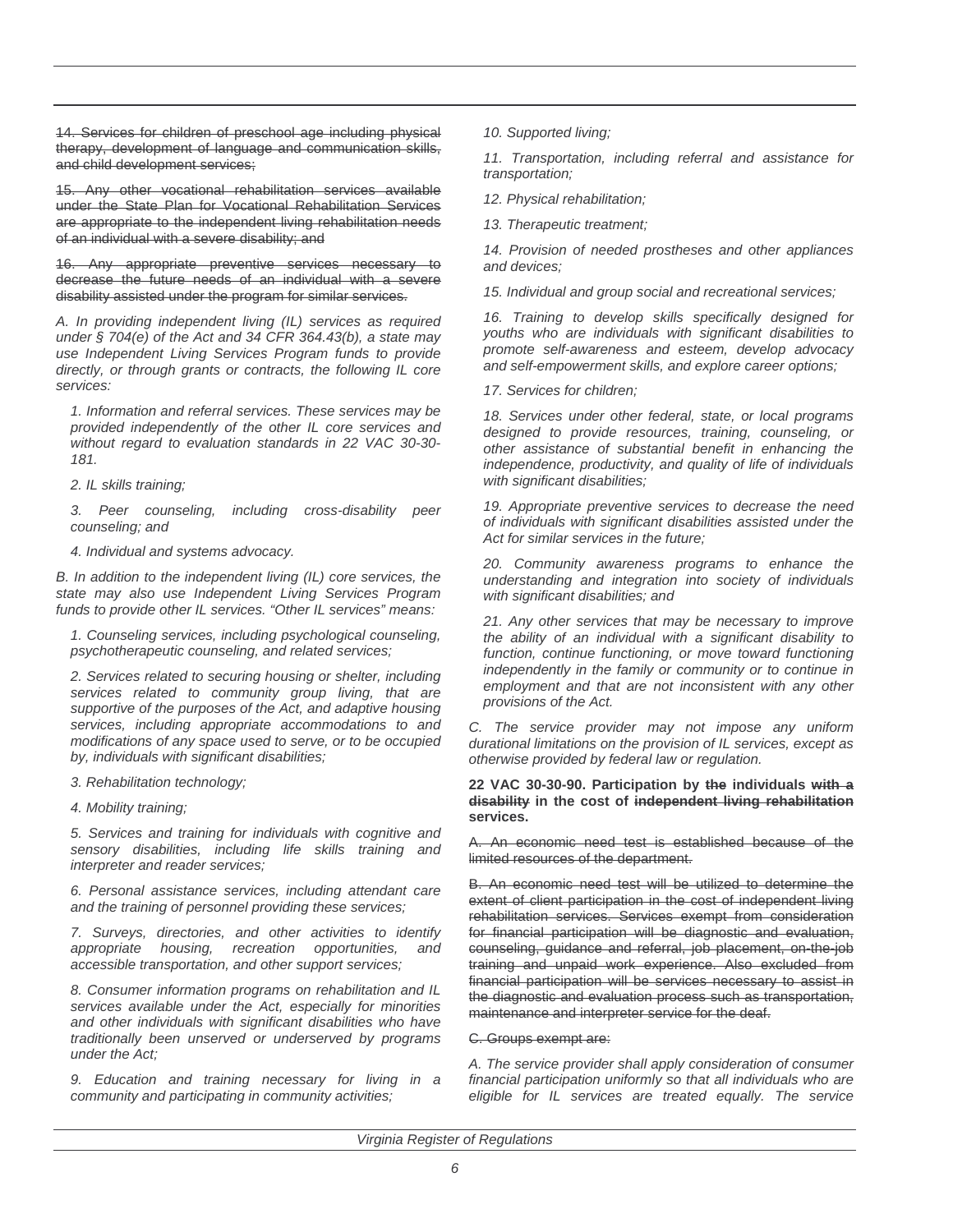provider shall maintain written policies covering the specific types of IL services for which a financial needs test will be applied. The service provider shall document in the consumer service record the individual's participation in the cost of any IL services, including the individual's financial need.

B. Consumer financial participation shall apply only to the following services:

1. Rehabilitation technology goods and services but not the needs assessment;

2. Prostheses and other appliances and devices;

3. Accommodations to or modifications of vehicle or home or any space used to serve or be occupied by individuals with significant disabilities; and

4. Other tangible goods.

C. The consumer is exempt from financially participating in the cost of IL services in any year the consumer's income includes:

1. Recipients of General Relief.

2. Recipients of Aid to Families with Dependent Children by the client or family in which the client is dependent. Temporary Assistance for Needy Families (TANF).

- 3. Recipients of Supplemental Security Income (SSI).
- 4. Recipients of Social Security Disability Income (SSDI).
- 5. Workers' compensation benefits.
- 6. Veterans' disability benefits.

D. The Department of Rehabilitative Services will make an assessment of similar benefits available to pay for independent living rehabilitation services. The Department of Rehabilitative Services will not pay program costs which could otherwise be provided by similar benefits unless it is documented that the delay in securing such benefits would be detrimental to the rehabilitation program.

E. Income and resources of the family are to be used when the client is less than 18 years of age, has not been emancipated, and is a part of the family unit. The client is a part of the parent or legal guardian family unit upon occurrence of either:

1. Residence with the parent or legal guardian;

2. Dependency of support evidenced on the last federal income tax return of the parent or legal guardian regardless of residency; or

3. When temporarily absent from the home due to illness, school, vacation or military leave.

The family unit may include persons in residence with the parent or legal guardian, other than the client, who were declared as a dependent on the last federal income tax return of the parent or legal guardian.

F. The financial need test will consider the following income:

1. Annual taxable income (gross income).

2. Annual nontaxable income such as social security, retirement benefits, workmen's compensation, veteran's benefits, etc.

3. Total cash assets, including checking and savings accounts, certificates, stocks and bonds, etc.

The financial need test will provide for the following allowances and exclusions:

a. The gross income will be adjusted by the percentage indicated in the table below:

| Gross Income         | Allowance      |
|----------------------|----------------|
| Under \$10,000       | 45%            |
| \$10,000 to \$14,999 | <del>20%</del> |
| \$15,000 to \$24,999 | <del>25%</del> |
| \$25,000 to \$34,999 | 30%            |
| Over \$34,999        | 35%            |

b. Income will be excluded from consideration based upon family size using the table below:

| <del>Income Exclusion</del> |
|-----------------------------|
| \$10,608                    |
| 43, 143                     |
| 45,678                      |
| <del>18,213</del>           |
| 20,748                      |
| 23,283                      |
| 25,818                      |
| 28,353                      |
|                             |

For each additional dependent, add \$2,535.

The table above is based upon the federal low income for a family of four. It shall be updated annually by the department.

c. Excluded from income will be the estimated client costs specifically related to the client's disability and not covered by similar benefits.

d. Excluded from cash assets is \$5,000.

e. Individual retirement account shall be excluded from income considerations.

Determination of the annual client financial contribution results from an examination of (i) the number of persons in the family unit; (ii) annual taxable income minus allowances; (iii) annual nontaxable income; (iv) cash assets minus exclusions and; (v) exceptional exclusions based on client cost specifically related to client's disability.

The financial resources to be considered will be tabulated using the method noted herein. The positive balance (resources exceeding exclusions) will be determined to be available for participation in the rehabilitation program.

D. The consumer's annual financial participation amount is determined by the financial needs test. The financial needs test is the annual taxable income less income taxes paid, FICA withholdings, dependent allowance, cost of living allowance, tax-deferred retirement account contributions, health insurance premiums, alimony paid, and disabilityrelated expenses.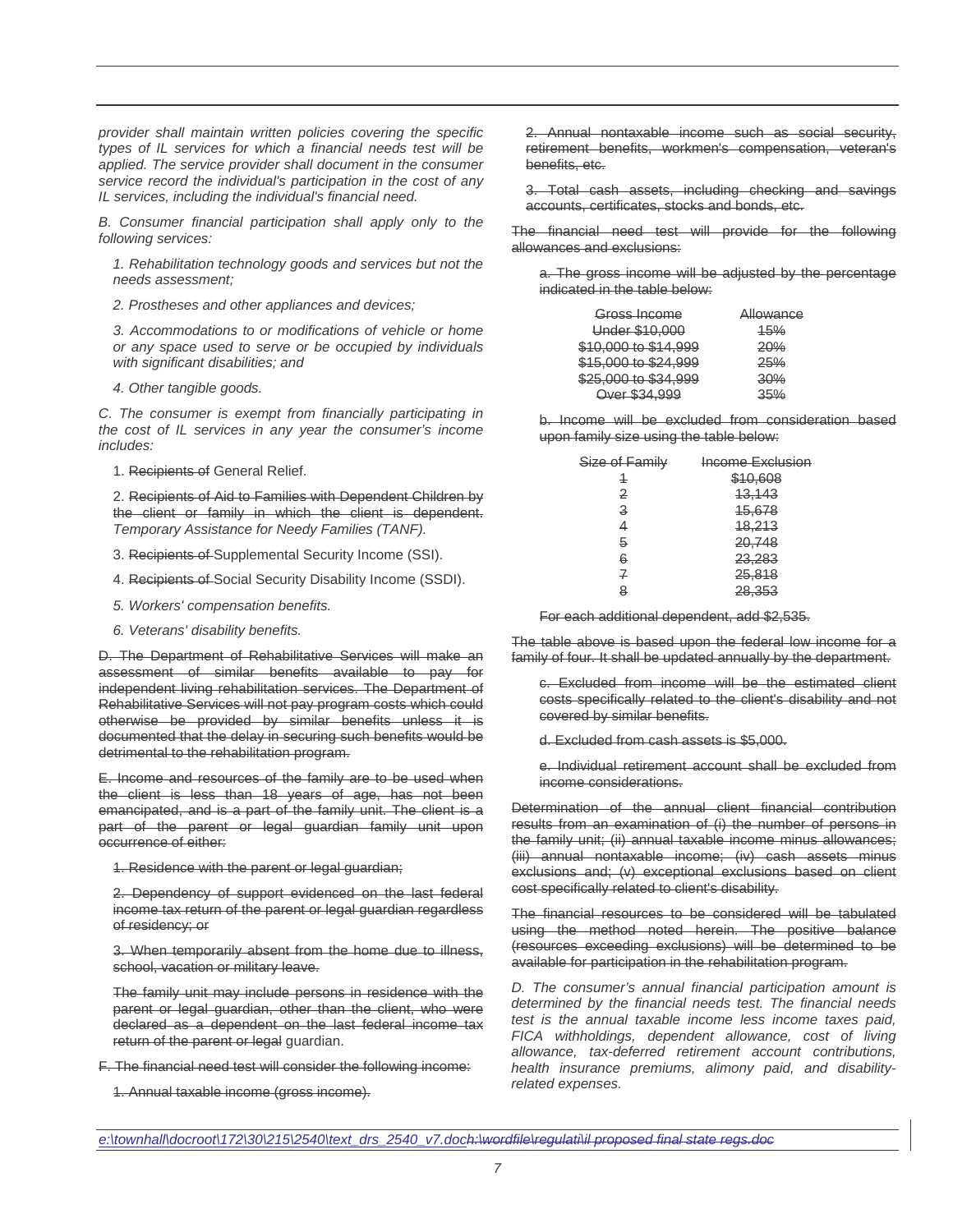1. For consumers under age 18, income of the parents/legal guardian is to be considered only if the consumer was claimed as a dependent on the parent/legal guardian's most recent federal income tax return. For other consumers, only the income of the consumer, and not other family members, shall be considered.

2. A dependent allowance is allowed for each person (including the consumer) claimed on the tax return. The department must update the dependent allowance annually and notify the service providers. The allowance is the amount for each additional family member in the Table of Poverty Guidelines for the 48 Contiguous States and the District of Columbia, which is published annually by the U.S. Department of Health and Human Services.

3. The department will determine the cost of living allowance and notify the service providers.

4. Retirement contributions, insurance premiums, and disability-related expenses paid or reimbursed by the employer or another resource may not be deducted from income.

# **22 VAC 30-30-100. Consideration of similar benefits.**

A. Consideration shall be given, in all cases, to any similar benefits available to an individual with a disability, or to family members of an individual with a disability, under any program to meet, in whole or in part, the cost of any independent living rehabilitation (IL) services, except the following IL core services.

1. Intake counseling to determine the client's need for specific rehabilitation services;

2. Referral and counseling services with respect to attendant care;

3. Counseling and advocacy services with respect to legal and economic rights and benefits;

4. Referral for housing and transportation;

5. Surveys, directories, and other activities to identify appropriate housing and accessible transportation and other support services;

6. Peer counseling;

7. Individual and group social and recreational activities; and

8. Services which will significantly delay achieving the Independent Living Rehabilitation objective of the individual.

B. An appropriate staff member of the department shall be responsible for making a determination as to how a program of services is to be financed. The department shall consider the availability of third party resources to cover part or all of the cost; the availability of the individual's resources or the individual's family resources to cover part or all of the cost; and the availability of department resources to cover part or all of the cost when other resources are insufficient.

**22 VAC 30-30-110. Consumer appeal procedures.**

Appeal procedures for independent living services adhere to the department's appeal procedures, as set forth in 22 VAC 30-20-180 of the department's Vocational Rehabilitation Regulations.

A. Each service provider shall establish policies and procedures that an individual may use to obtain review of decisions made by the service provider concerning the individual's request for IL services or the provision of IL services to the individual. The service provider shall use formats that are accessible to inform each individual who seeks or is receiving IL services from the service provider about the procedures required by this section.

B. All service providers shall use formats that are accessible to notify individuals seeking or receiving IL services under Chapter 1 (29 USC § 796 et seq.) of Title VII of the Act about the availability of the Client Assistance Program (CAP) authorized by § 112 of the Act, the purposes of the services provided under the CAP, and how to contact the CAP.

**22 VAC 30-30-120. Protection, use and release of personal information.**

Independent living services will adhere to the department's protection, use, and release of personal information, as set forth in 22 VAC 30-20-190 of the department's Vocational Rehabilitation Regulations.

A. A DSU may carry out the functions and responsibilities described in this section, except as otherwise provided, or may delegate them to the appropriate service provider with which the DSU subgrants or contracts to provide IL services. The service provider shall adopt and implement policies and procedures to safeguard the confidentiality of all personal information, including photographs and lists of names. These policies and procedures must ensure that:

1. Specific safeguards protect current and stored personal information;

2. All applicants for, or recipients of, IL services and, as appropriate, those individuals' legally authorized representatives, service providers, cooperating agencies, and interested persons are informed of the confidentiality of personal information and the conditions for gaining access to and releasing this information;

3. All applicants or their legally authorized representatives are informed about the service provider's need to collect personal information and the policies governing its use, including:

a. Identification of the authority under which information is collected;

b. Explanation of the principal purposes for which the service provider intends to use or release the information;

c. Explanation of whether providing requested information to the service provider is mandatory or voluntary and the effects to the individual of not providing requested information;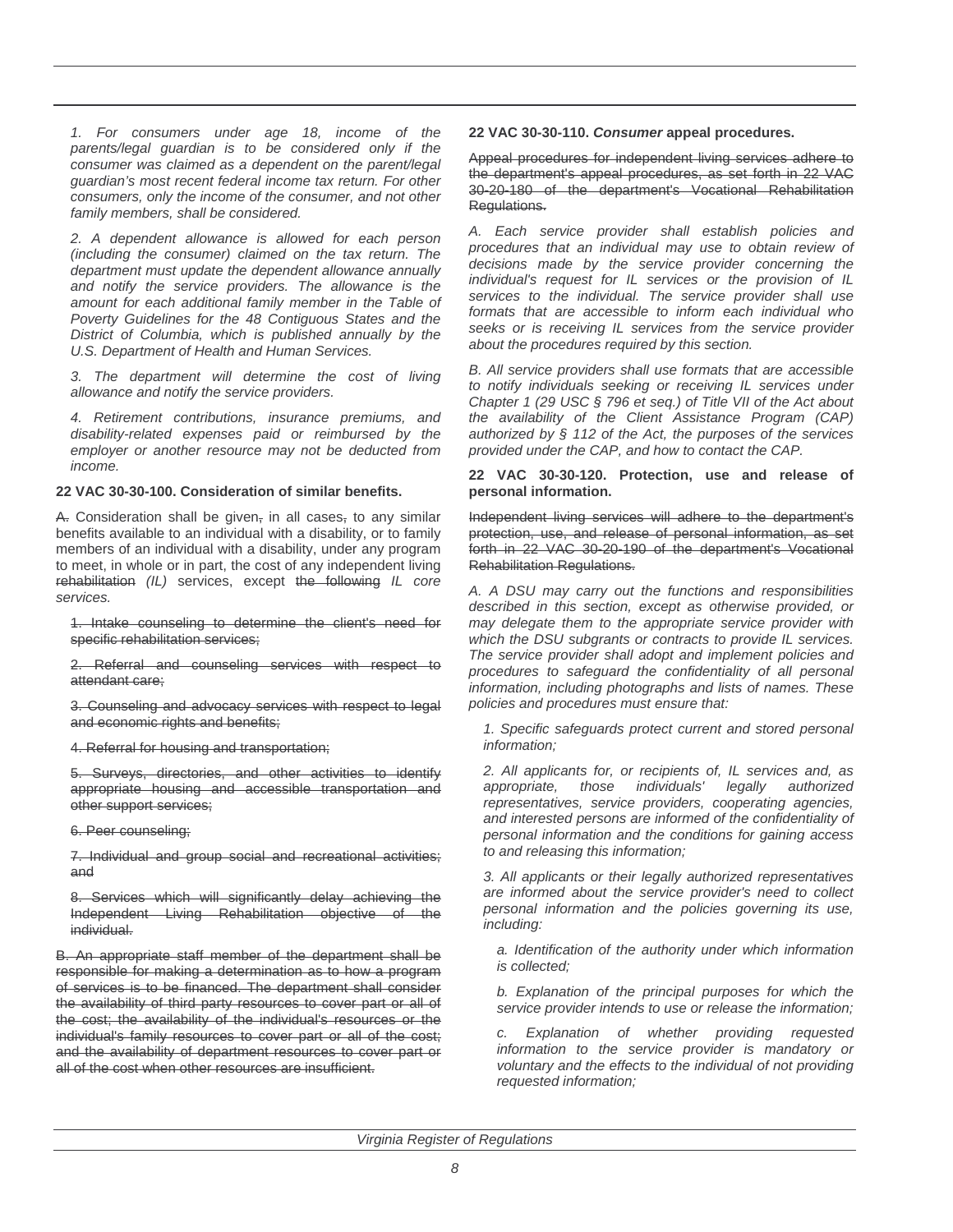d. Identification of those situations in which the service provider requires or does not require informed written consent of the individual or his legally authorized representative before information may be released; and

e. Identification of other agencies to which information is routinely released;

4. Persons who are unable to communicate in English or who rely on alternative modes of communication must be provided an explanation of service provider policies and procedures affecting personal information through methods that can be adequately understood by them;

5. At least the same protections are provided to individuals with significant disabilities as provided by the state laws and regulations; and

6. Access to records is governed by rules established by the service provider and any fees charged for copies of records are reasonable and cover only extraordinary costs of duplication or making extensive searches.

B. All personal information in the possession of the service provider may be used only for the purposes directly connected with the provision of IL services and the administration of the IL program under which IL services are provided.

1. Information containing identifiable personal information may not be shared with advisory or other bodies that do not have official responsibility for the provision of IL services or the administration of the IL program under which IL services are provided.

2. In the provision of IL services or the administration of the IL program under which IL services are provided, the service provider may obtain personal information from other service providers and cooperating agencies under assurances that the information may not be further divulged, except as provided under subsections C, D, and E of this section.

C. Except as provided in subdivisions 1 and 2 of this subsection, if requested in writing by a recipient of IL services, the service provider shall release all information in that individual's record of services to the individual or the individual's legally authorized representative in a timely manner.

1. Medical, psychological, or other information that the service provider determines may be harmful to the individual may not be released directly to the individual, but must be provided through a qualified medical or psychological professional or the individual's legally authorized representative.

2. If personal information has been obtained from another agency or organization, it may be released only by, or under the conditions established by, the other agency or organization.

D. Personal information may be released to an organization, agency, or individual engaged in audit, evaluation, or research activities only for purposes directly connected with the administration of an IL program, or for purposes that

would significantly improve the quality of life for individuals with significant disabilities and only if the organization, agency, or individual ensures that:

1. The information will be used only for the purposes for which it is being provided;

2. The information will be released only to persons officially connected with the audit, evaluation, or research;

3. The information will not be released to the involved individual;

4. The information will be managed in a manner to safeguard confidentiality; and

5. The final product will not reveal any personally identifying information without the informed written consent of the involved individual or the individual's legally authorized representative.

Human research to be conducted or authorized by a center for independent living may be subject to approval and continuing review from a review board established under state-mandated regulations to protect human research participants.

E. Upon receiving the informed written consent of the individual or, if appropriate, the individual's legally authorized representative, the service provider may release personal information to another agency or organization for the latter's program purposes only to the extent that the information may be released to the involved individual and only to the extent that the other agency or organization demonstrates that the information requested is necessary for the proper administration of its program.

1. Medical or psychological information may be released if the other agency or organization assures the service provider that the information will be used only for the purpose for which it is being provided and will not be further released to the individual.

2. The service provider shall release personal information if required by federal laws or regulations.

3. The service provider shall release personal information in response to investigations in connection with law enforcement, fraud, or abuse, unless expressly prohibited by federal or state laws or regulations, and in response to judicial order.

4. The service provider also may release personal information to protect the individual or others if the individual poses a threat to his safety or to the safety of others.

# PART II.

#### CENTERS FOR INDEPENDENT LIVING (CIL) PROGRAM.

#### **22 VAC 30-30-130. Grants or contracts for independent living centers. (Repealed.)**

Grants or contracts may be awarded to any county, city or combination thereof, or any local public or private nonprofit agency, organization or facility. The criteria contained herein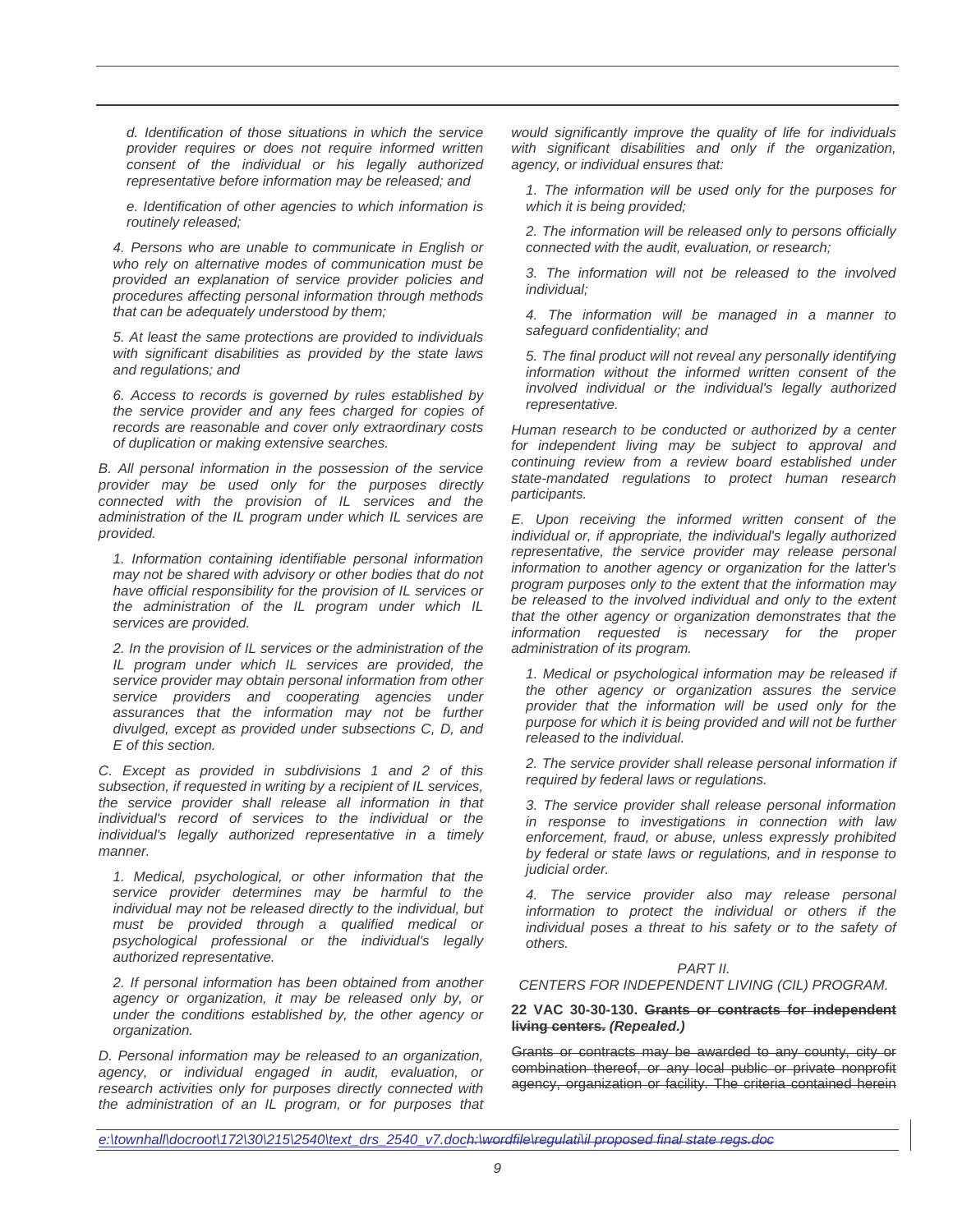shall be followed in the establishment and operation of Centers for Independent Living (CILs).

# **22 VAC 30-30-131. Agencies eligible for CIL program.**

A. Regarding both federally and state-funded centers for independent living (CILs), the state plan must include a design for the establishment of a statewide network of centers that comply with the standards and assurances in  $\S$  725(b) and (c) of the Act, 22 VAC 30-30-171, and 22 VAC 30-30- 181. The design must identify unserved and underserved areas and must provide an order of priority for serving these areas.

B. This subsection is applicable to federally funded CILs. In any state in which the Secretary of the U.S. Department of Education has approved the state plan required by § 704 of the Act, an applicant may receive a grant under subsection C or D of this section, as applicable, if:

1. The applicant demonstrates in its application that it has the power and authority to:

a. Carry out the purpose of Part C of Chapter 1 (29 USC § 796 et seq.) of Title VII of the Act and perform the functions listed in § 725(b) and (c) of the Act, 22 VAC 30- 30-171, and 22 VAC 30-30-181 within a community located within the state or in a bordering state, including Washington, D.C.;

b. Receive and administer funds under 34 CFR Part 366 Centers for Independent Living Program funds and contributions from private or public sources that may be used in support of a center, and funds from other public and private programs; and

c. Plan, conduct, administer, and evaluate a center consistent with the standards and assurances in § 725(b) and (c) of the Act, 22 VAC 30-30-171, and 22 VAC 30- 30-181.

2. To apply for a grant as a new center, an eligible agency shall meet the requirements of this subdivision, except that the award of a grant to a new center is subject to the order of priorities in subsection B of 22 VAC 30-30-141. An applicant that meets the requirements of 34 CFR 366.2(a) is eligible to apply as a new center under subsection C or D of this section, as applicable, if it:

a. Is not receiving funds under Part C of Chapter 1 of Title VII of the Act; or

b. Proposes the expansion of an existing center through the establishment of a separate and complete center (except that the governing board of the existing center may serve as the governing board of the new center) at a different geographical location; and

c. Submits an application at the time, in the manner, and containing the information that is required; an assurance that the eligible agency meets the requirements of this section; the assurances required by  $\S$  725(c) of the Act and 22 VAC 30-30-171.

3. Subject to the order of priorities established in 34 CFR 366.22 and 22 VAC 30-30-141, a grant for a new center may be awarded to the most qualified eligible agency that applies for funds if:

a. No center serves a geographic area of the state (or a geographic area of the state is underserved by centers serving other areas of the state);

b. The eligible agency proposes to serve the geographic area that is unserved or underserved in the state;

c. The increase in the allotment of the state under § 721 of the Act for a fiscal year, as compared with the immediately preceding fiscal year, is sufficient to support an additional center in the state; and

d. The establishment of a new center is consistent with the design included in the state plan for establishing a statewide network of centers. An applicant may satisfy this requirement by submitting appropriate documentation demonstrating that the establishment of a new center is consistent with the design in the state plan.

4. Except for the requirement that the center be a private nonprofit agency, a center that is operated by a state that receives assistance under this section shall comply with all of the requirements of Part C of Title VII of the Act and the requirements in subsection C or D, as applicable, of this section and 22 VAC 30-30-171. A state that received assistance in fiscal year 1993 to directly operate a center in accordance with § 724(a) of the Act is eligible to continue to receive assistance under this section to directly operate that center for fiscal year 1994 or a succeeding fiscal year if, for the fiscal year for which assistance is sought:

a. No nonprofit private agency submits and obtains approval of an acceptable application under § 722 or 723 of the Act or 34 CFR 366.21 or 366.24 to operate a center for that fiscal year before a date specified by the Secretary of the U.S. Department of Education; or

b. After funding all applications so submitted and approved, the secretary determines that funds remain available to provide that assistance.

5. In accordance with the order of priorities established in 22 VAC 30-30-141, an existing eligible agency may receive a grant under subsection C or D, as applicable, if the eligible agency demonstrates in its application that it:

a. Meets the requirements in subdivision 2 c of this subsection;

b. Is receiving funds under Part C of Title VII of the Act; and

c. Is in compliance with the program and fiscal standards and assurances in  $\S$  725(b) and (c) of the Act, 22 VAC 30-30-171, and 22 VAC 30-30-181. (The indicators of minimum compliance in 22 VAC 30-30-181 are used to determine compliance with the evaluation standards in § 725(b) of the Act.)

C. This subsection is applicable to federally funded CILs. The Secretary of the U.S. Department of Education awards grants to centers in a state in a fiscal year if (i) the amount of federal funds allotted to the state under  $\S$  721(c) and (d) of the Act to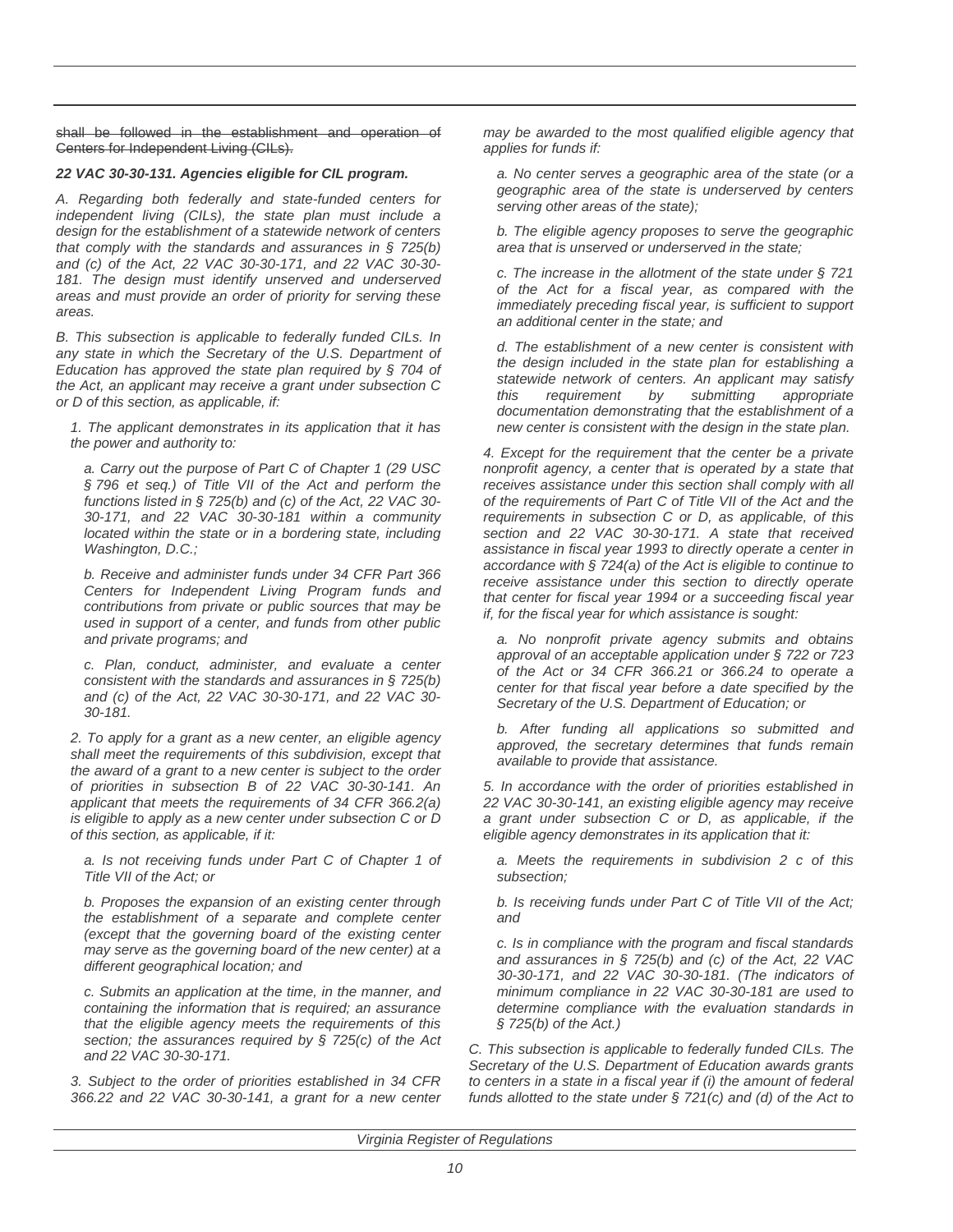support the general operation of centers is greater than the amount of state funds earmarked for the same purpose, as determined in response to subdivisions D 1 and 3 of this section, or (ii) the director of a DSU does not submit to the secretary and obtain approval of an application to award grants under § 723 of the Act and subdivision D 4 of this section.

1. In selecting from among applicants for a grant for a new center, the Secretary of the U.S. Department of Education considers comments regarding the application, if any, by the Statewide Independent Living Council in the state in which the applicant is located.

2. The Secretary of the U.S. Department of Education may use funds from the allotment of one state to award a grant to a center located in a bordering state if the secretary determines that the proposal of the out-of-state center to serve individuals with significant disabilities who reside in the bordering state is consistent with the state plan of the state in which these individuals reside. An applicant shall submit documentation demonstrating that the arrangements described in the preceding sentence are consistent with the state plan of the state in which the individuals reside.

D. This subsection is applicable to federally funded CILs. The director of the DSU may award grants under § 723 of the Act and this subsection to centers located within the state or in a bordering state in a fiscal year if (i) the director submits to the Secretary of the U.S. Department of Education and obtains approval of an application to award grants for that fiscal year under § 723 of the Act and subdivision 1 of this subsection; and (ii) the secretary determines that the amount of state funds that were earmarked by the state to support the general operation of centers meeting the requirements of Part C of Chapter 1 (29 USC § 796 et. seq.) of Title VII of the Act in the second fiscal year preceding the fiscal year for which the application is submitted equaled or exceeded the amount of funds allotted to the state under  $\S 721(c)$  and (d) of the Act for that preceding year. For purposes of this subsection, "director" means the director of the general DSU if the state has both a DSU responsible for providing IL services to the general population and a DSU responsible for providing IL services for individuals who are blind. These DSUs shall periodically consult with each other with respect to the provision of services for individuals who are blind.

1. To be eligible to award grants under this subsection and to carry out § 723 of the Act for a fiscal year, the director of the DSU must submit to the Secretary of the U.S. Department of Education for approval an application at the time and in the manner that the secretary may require and that includes, at a minimum (i) information demonstrating that the amount of funds earmarked by the state for the general operation of centers meets the requirements, and (ii) a summary of the annual performance reports submitted to the director from centers in accordance with 22 VAC 30- 30-171.

a. If the amount of funds earmarked meets the requirements, the secretary approves the application and designates the director to award the grants and carry out § 723 of the Act.

b. If a state submits an application to administer the Centers for Independent Living Program under § 723 of the Act and this subsection for a fiscal year, but did not earmark the amount of state funds required by this subsection in the preceding fiscal year, the state shall be ineligible to make grants under § 723 of the Act and this subsection after the end of the fiscal year succeeding the preceding fiscal year and for each succeeding fiscal year.

c. For purposes of this subsection, "earmarked" means funds appropriated by the state and expressly or clearly identified as state expenditures in the relevant fiscal year for the sole purpose of funding the general operation of centers. The amount of state funds that were earmarked by a state to support the general operation of centers does not include: (i) federal funds used for the general operation of centers; (ii) state funds used to purchase specific services from a center, including state funds used for grants or contracts to procure or purchase personal assistance services or particular types of skills training; (iii) state personal attendant care funds; or (iv) Social Security Administration reimbursement funds.

2. If the secretary designates the director to award grants and carry out § 723 of the Act, the director makes grants to eligible agencies in a state for a fiscal year from the amount of funds allotted to the state under  $\frac{6}{5}$  721(c) and (d) of the Act.

a. The director may enter into assistance contracts with centers to carry out § 723 of the Act. For purposes of this subsection, an assistance contract is an instrument whose principal purpose is to transfer funds allocated to the state under  $\S$  721(c) and (d) of the Act and this subsection, to an eligible agency to carry out § 723 of the Act. Under an assistance contract, the DSU shall assume a role consistent with that of the Secretary of the U.S. Department of Education under § 722 of the Act. If the DSU uses an assistance contract to award funds under § 723 of the Act, the DSU may not add any requirements, terms, or conditions to the assistance contract other than those that would be permitted if the assistance contract were a grant rather than an assistance contract. Under an assistance contract, the role of the DSU is to ensure that the terms of the assistance contract, which are established by Chapter 1 of Title VII of the Act and the implementing regulations in 34 CFR Parts 364 and 366, are satisfied. In the enforcement of any breach of the terms and conditions of an assistance contract, the DSU shall follow the procedures established in 22 VAC 30-30- 211 and 22 VAC 30-30-220.

b. The director may not enter into procurement contracts with centers to carry out § 723 of the Act. For purposes of this subsection, a procurement contract is an instrument whose principal purpose is to acquire (by purchase, lease, or barter) property or services for the direct benefit or use of the DSU. Under a procurement contract, the DSU prescribes the specific services it intends to procure and the terms and conditions of the procurement.

e:\townhall\docroot\172\30\215\2540\text\_drs\_2540\_v7.doch:\wordfile\regulati\il proposed final state regs.doc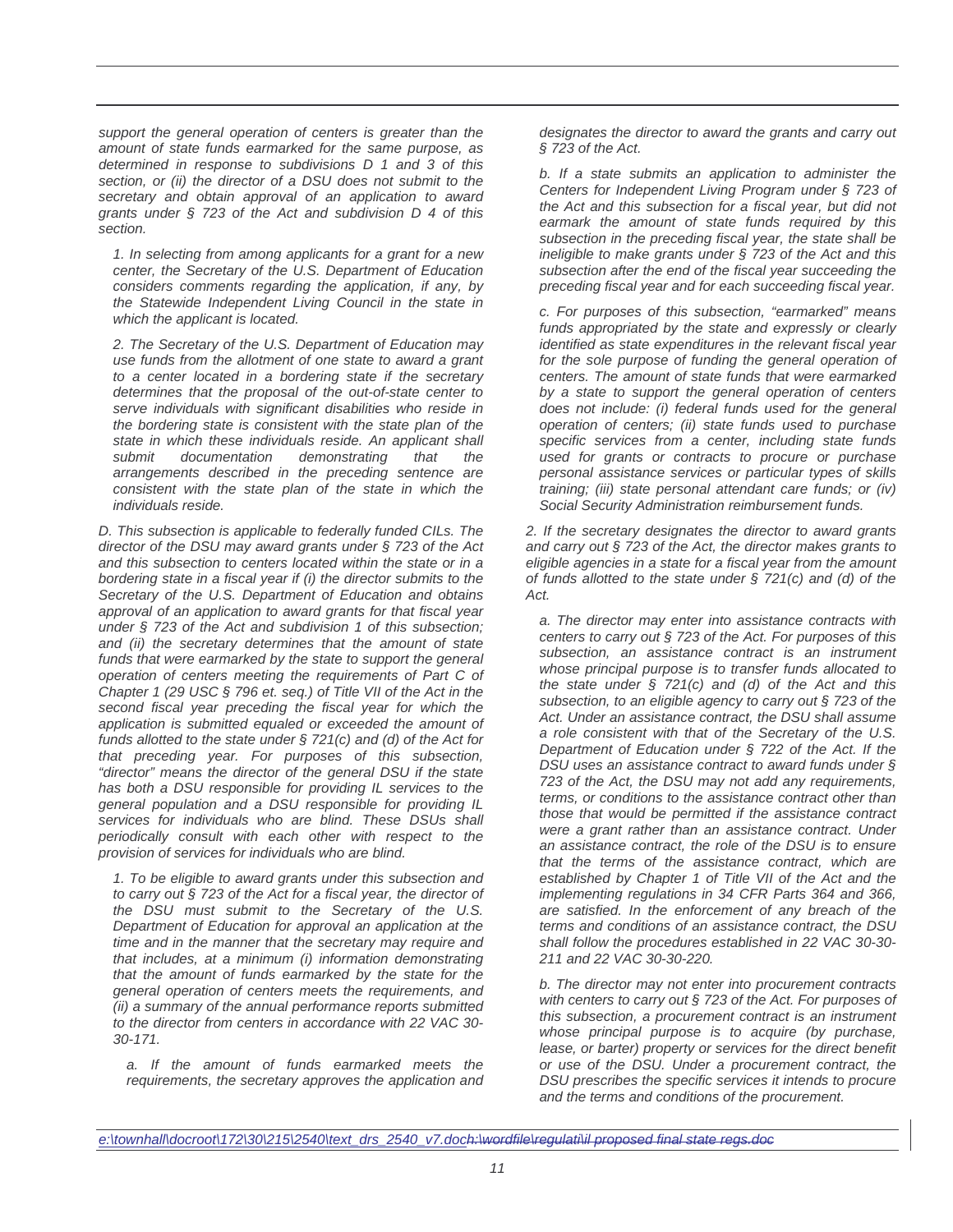3. In selecting from among applicants for a grant for a new center, the director and the chairperson of the Statewide Independent Living Council, or other individual designated by the council to act on behalf of and at the direction of the council, shall jointly appoint a peer review committee that shall rank applications in accordance with the standards and assurances in § 725(b) and (c) of the Act, 22 VAC 30- 30-171, and 22 VAC 30-30-181. The director shall award the grant on the basis of the recommendations of the peer review committee if the actions of the committee are consistent with federal and state law. The peer review committee shall consider the ability of each applicant to operate a center and shall recommend an applicant to receive a grant, based on either the selection criteria in 34 CFR 366.27 or the following:

a. Evidence of the need for a center, consistent with the state plan.

b. Any past performance of the applicant in providing services comparable to IL services.

c. The plan for complying with, or demonstrated success in complying with, the standards and the assurances in § 725(b) and (c) of the Act, 22 VAC 30-30-171, and 22 VAC 30-30-181.

d. The quality of key personnel of the applicant and the involvement of individuals with significant disabilities by the applicant.

- e. The budget and cost-effectiveness of the applicant.
- f. The evaluation plan of the applicant.

g. The ability of the applicant to carry out the plan for complying with the standards and assurances and the evaluation plan.

4. In a state in which state funding for centers equals or exceeds the amount of funds allotted to the state under Part C of Title VII of the Act, as determined in response to subdivision 1 of this subsection, and in which the state elects to administer the Centers for Independent Living Program as provided in § 723 of the Act, the state plan must include policies, practices, and procedures, including the order of priorities that the state may establish, that are consistent with § 723 of the Act to govern the awarding of grants to centers and the oversight of these centers.

E. This subsection is applicable to federally funded CILs. Entities that have experience in the operation of centers are eligible to apply for grants to provide training and technical assistance under section 721(b) of the Act to eligible agencies, centers, and Statewide Independent Living Councils (councils).

1. From funds, if any, reserved under  $\S 721(b)(1)$  of the Act, to carry out the purposes of under 34 CFR Part 366, Subpart B, Training and Technical Assistance, the Secretary of the U.S. Department of Education makes grants to, and enters into contracts, cooperative agreements, and other arrangements with, entities that have experience in the operation of centers. An entity receiving assistance in accordance with this subdivision shall provide training and technical assistance to eligible agencies, centers, and councils to plan, develop, conduct, administer, and evaluate centers.

2. To be eligible to receive a grant or enter into a contract or other arrangement under § 721(b) of the Act and subdivision 1 of this subsection, an applicant shall submit an application to the Secretary of the U.S. Department of Education containing a proposal to provide training and technical assistance to eligible agencies, centers, and councils and any additional information at the time and in the manner that the secretary may require. The secretary provides for peer review of grant applications by panels that include persons who are not federal government employees and who have experience in the operation of centers.

3. In making awards, the secretary determines funding priorities in accordance with the training and technical assistance needs identified by the survey of councils and centers required by  $\S 721(b)(3)$  of the Act.

F. This subsection is applicable to both federally and statefunded CILs. Any currently existing center in Virginia that meets the definition in 22 VAC 30-30-10 is eligible to apply for a grant from the department to operate the center.

1. The applicant demonstrates in its application that it has the power and authority to:

a. Carry out the purpose of Part C of Title VII of the Act and perform the functions listed in  $\S$  725(b) and (c) of the Act, 22 VAC 30-30-171, and 22 VAC 30-30-181 within a community located within Virginia;

b. Receive and administer funds and contributions from private or public sources that may be used in support of a center and funds from other public and private programs; and

c. Plan, conduct, administer, and evaluate a center consistent with the standards and assurances in § 725(b) and (c) of the Act, 22 VAC 30-30-171, and 22 VAC 30- 30-181.

2. In accordance with the order of priorities established in 22 VAC 30-30-141, an existing eligible agency may receive a grant if the eligible agency demonstrates in its application that it:

a. Is receiving state general funds; and

b. Is in compliance with the program and fiscal standards and assurances in 22 VAC 30-30-171 and 22 VAC 30- 30-181.

3. The director of the DSU awards the grants based on the demonstrated:

a. Compliance with the standards and assurances as defined by the Act and 22 VAC 30-30-171 and 22 VAC 30-30-181;

b. Cooperation with the department and Statewide Independent Living Council (council) in collection and exchange of information, including evaluation of its program, determination of the level of consumer satisfaction with its program; disclosure of necessary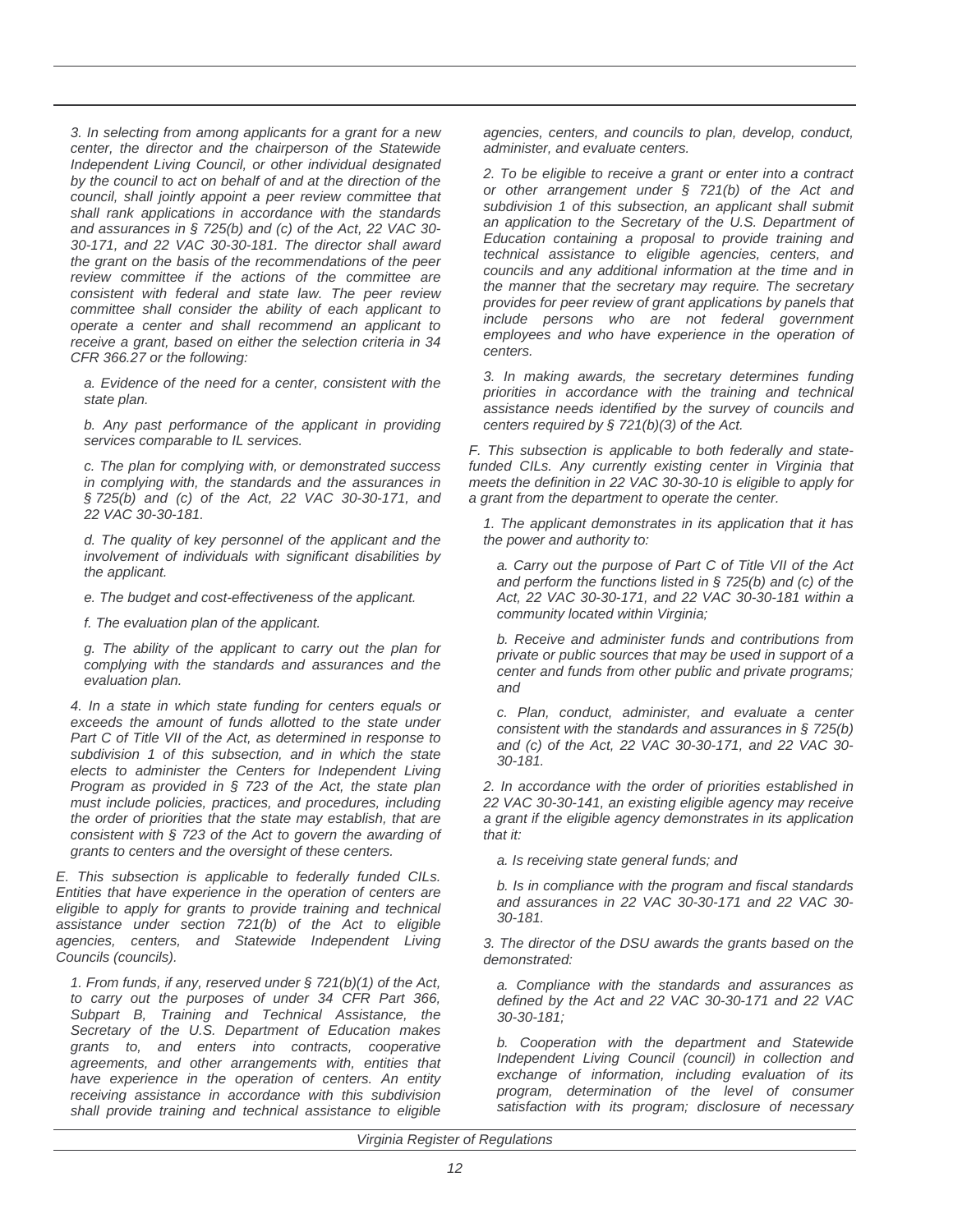records, reports, policies, and other documents for the purpose of evaluation; and the use of established data collection methods;

c. Ability to address local personal assistance services issues, including cooperation with DRS in the administration of the Personal Assistance Services (PAS) program;

d. Cooperation with the council and department in the administration of the Title VII, Part B program in accordance with the current State Plan for Independent Living, the DRS CIL Title VII, Part B Procedures Manual, department and state policies, and any other state and federal regulations.

G. This subsection is applicable to both federally and statefunded CILs. To apply for a grant from the department as a new center, an eligible agency shall meet the requirements of subsection F of this section, except that the award of a grant to a new center is subject to the order of priorities in the state plan and is subject to the availability of funds.

1. In selecting from among applicants for a grant for a new center, the department considers comments regarding the application, if any, by the Statewide Independent Living Council (council).

2. In selecting from among applicants for a grant for a new center, the director and the chairperson of the council, or other individual designated by the council to act on behalf of and at the direction of the council, shall jointly appoint a peer review committee that shall rank applications in accordance with the standards and assurances in § 725(b) and (c) of the Act, 22 VAC 30-30-171, and 22 VAC 30-30- 181. The director shall award the grant on the basis of the recommendations of the peer review committee if the actions of the committee are consistent with federal and state law. The peer review committee shall consider the ability of each applicant to operate a center and shall recommend an applicant to receive a grant, based on the following:

a. Evidence of the need for a center, consistent with the state plan;

b. Any past performance of the applicant in providing services comparable to IL services;

c. The plan for complying with, or demonstrated success in complying with, the standards and the assurances in § 725(b) and (c) of the Act, 22 VAC 30-30-171, and 22 VAC 30-30-181;

d. The quality of key personnel of the applicant and the involvement of individuals with significant disabilities by the applicant;

e. The budget and cost-effectiveness of the applicant;

f. The evaluation plan of the applicant; and

g. The ability of the applicant to carry out the plan for complying with the standards and assurances and the evaluation plan.

**22 VAC 30-30-140. Approval of grants or contracts for independent living centers. (Repealed.)**

No applicant shall be eligible for a grant to establish independent living services or to develop independent living centers unless its plan and budget have been approved (i) by the governing body or bodies of each political subdivision of which it is an agency or by the governing board, if any, of the private nonprofit agency, organization or facility, making such application and (ii) by the Department of Rehabilitative Services.

#### **22 VAC 30-30-141. Order of priorities for centers for independent living.**

A. This subsection is applicable to federally funded CILs. For grants under subsection C of 22 VAC 30-30-131, in accordance with a state's allotment and to the extent funds are available, the order of priorities for allocating funds among centers within a state is as follows:

1. Existing centers as described in 34 CFR 366.23 that comply with the standards and assurances in § 725(b) and (c) of the Act, 22 VAC 30-30-171, and 22 VAC 30-30-181 first receive the level of funding each center received in the previous year. However, any funds received by an existing center to establish a new center at a different geographical location in response to subdivision B 2 b of 22 VAC 30-30- 131 are not included in determining the level of funding to the existing center in any fiscal year that the new center applies for and receives funds as a separate center.

2. Existing centers that meet the requirements of subdivision 1 of this subsection then receive a cost-of-living increase in accordance with procedures consistent with  $$721(c)(3)$  of the Act.

3. New centers that comply with the standards and assurances in § 725 (b) and (c) of the Act, 22 VAC 30-30- 171, and 22 VAC 30-30-181 are considered next. If, after meeting the priorities in subdivisions 1 and 2 of this subsection, there are insufficient funds under the state's allotment under  $\S$  721(c) and (d) of the Act to fund a new center, the Secretary of the U.S. Department of Education may (i) use the excess funds in the state to assist existing centers consistent with the state plan or (ii) reallot these funds in accordance with  $\S 721(d)$  of the Act.

B. This subsection is applicable to federally funded CILs. For grants under subsection D of 22 VAC 30-30-131, unless the director of the DSU and the chairperson of the Statewide Independent Living Council (council), or other person designated by the council to act on behalf of and at the direction of the council, jointly agree on another order of priorities, the director shall follow the order of priorities in subsection A of this section for allocating funds among centers within a state, to the extent funds are available. If the order of priorities in subsection A is followed and, after meeting the priorities in subdivision A 1 of this section, there are insufficient funds under the state's allotment under § 721(c) and (d) of the Act to fund a new center under subdivision A 3 of this section, the director may (i) use the excess funds in the state to assist existing centers consistent with the state plan, or (ii) return these funds to the Secretary

e:\townhall\docroot\172\30\215\2540\text\_drs\_2540\_v7.doch:\wordfile\regulati\il proposed final state regs.doc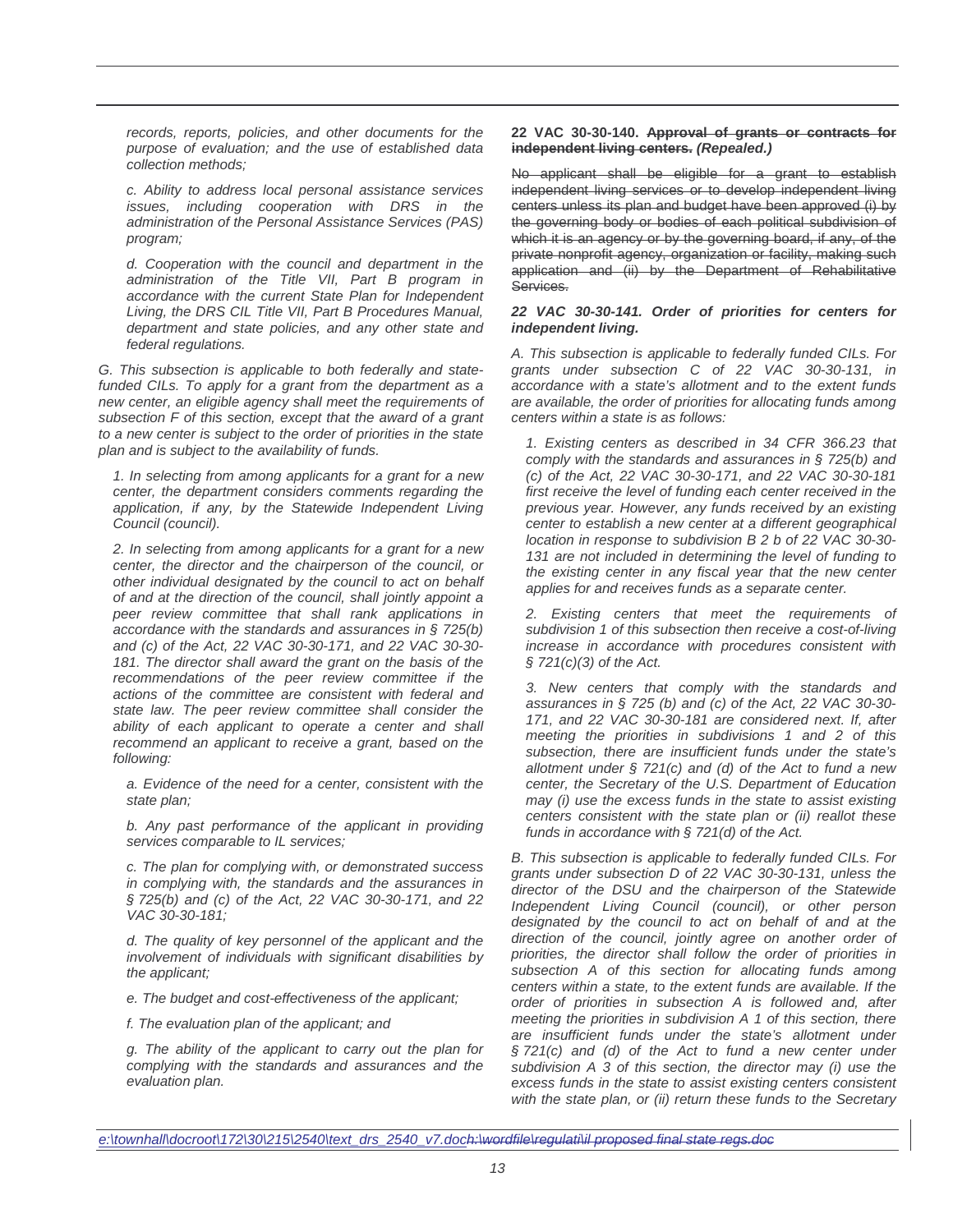of the U.S. Department of Education for reallotment in accordance with § 721(d) of the Act.

C. This subsection is applicable to state-funded CILs. With guidance from the Statewide Independent Living Council and other entities as appropriate, the department will fund CILs based on documented need.

# **22 VAC 30-30-150. Governing board of centers for independent living.**

A. Each center shall be governed by a board consisting of no less than seven persons, established for the sole purpose of operating a center for independent living. The board shall consist of no fewer than seven persons and shall contain a majority number of individuals with significant disabilities who shall provide a cross-disability representation. The center will be designed and operated within local communities by individuals with disabilities, including an assurance that the center will have a board that is the principle governing body of the center and a majority of which must be composed of individuals with significant disabilities. This governing board shall be established prior to the submission of a grant proposal to fund such a CIL. Only the board established for the purpose of operating a CIL is eligible to receive grants and contracts from the department.

B. The governing board shall contain a majority number of persons with disabilities who shall provide a cross-disability representation.

### **22 VAC 30-30-160. Staff.**

A. CIL The majority of the center for independent living (CIL) staff shall include as large a proportion of persons with disabilities as is practicable and individuals with decisionmaking positions shall be individuals with disabilities.

B. CILs The staff of the service provider shall be staffed by persons skilled or trained to assist individuals with disabilities, achieve social and economic independence include personnel who are specialists in the development and provision of IL services and in the development and support of centers.

C. CILs shall meet all relevant licensure, certification, bonding, and insurance requirements of the Department of Rehabilitative Services.

D. To the maximum extent feasible, the service provider must make available personnel able to communicate (i) with individuals with significant disabilities who rely on alternative modes of communication, such as manual communication, nonverbal communication devices, Braille, or audio tapes, and who apply for or receive IL services under Title VII of the Act, and (ii) in the native languages of individuals with significant disabilities whose English proficiency is limited and who apply for or receive IL services under Title VII of the Act.

E. Staff at centers will receive training on how to serve unserved and underserved populations, including minority groups and urban and rural populations.

F. The service provider shall establish and maintain a program of staff development for all classes of positions involved in providing IL services and, if appropriate, in administering the CIL program. The staff development program must emphasize improving the skills of staff directly responsible for the provision of IL services, including knowledge of and practice in the IL philosophy.

## **22 VAC 30-30-170. Eligibility for those persons served by centers for independent living. (Repealed.)**

A. Eligibility requirements shall be applied without regard to gender, race, age, creed, types of disability, color, religion or national origin. No residence requirement, durational or other, shall be imposed which excludes from services any individual who is present in the Commonwealth.

B. Basic eligibility criteria. A person may be eligible to become a participant in an independent living center when there is the presence of a severe disability, there is a stated need or request for services, and receipt of services can reasonably be expected to benefit the person's independence in the family, community or work.

C. Certification of eligibility. For independent living services, before or at the time the person is accepted for services, the CIL center staff shall document eligibility.

# **22 VAC 30-30-171. CIL assurances.**

To be eligible for assistance under the Centers for Independent Living Program, an eligible agency shall provide satisfactory assurances that:

1. The applicant is an eligible agency;

2. The center will be designed and operated within local communities by individuals with disabilities, including an assurance that the center will have a board that is the principal governing body of the center and a majority of which will be composed of individuals with significant disabilities:

3. The applicant will comply with the standards in 22 VAC 30-30-181;

4. The applicant will establish clear priorities through:

a. Annual and three-year program and financial planning objectives for the center, including overall goals or a mission for the center;

b. A work plan for achieving the goals or mission, specific objectives, service priorities, and types of services to be provided; and

c. A description that demonstrates how the proposed activities of the applicant are consistent with the most recent three-year State Plan under § 704 of the Act;

5. The applicant will use sound organizational and personnel assignment practices, including taking affirmative action to employ and advance in employment qualified individuals with significant disabilities on the same terms and conditions required with respect to the employment of individuals with disabilities under § 503 of the Act;

6. The applicant will ensure that the majority of the staff and individuals in decision-making positions of the applicant are individuals with disabilities;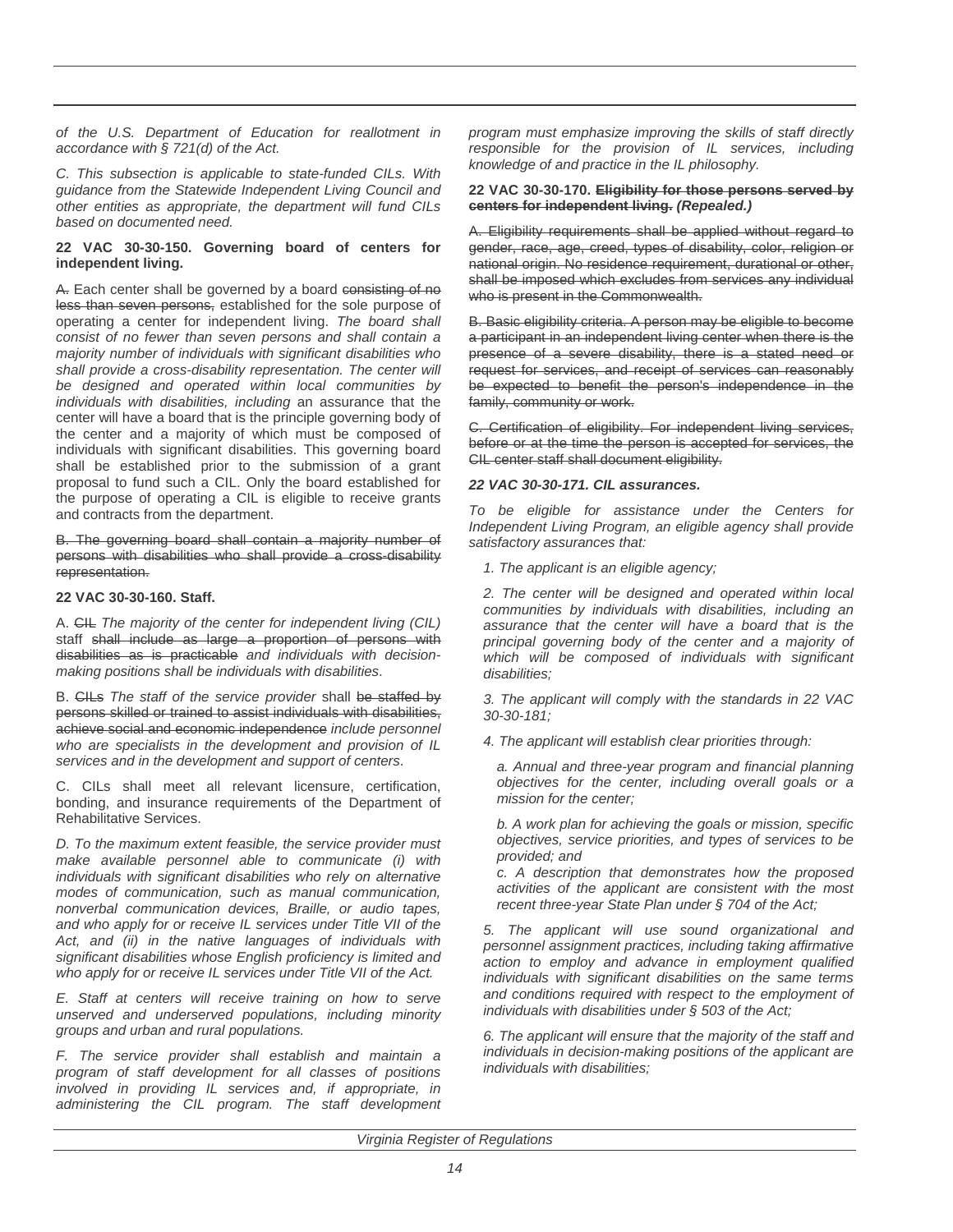7. The applicant will practice sound fiscal management, including making arrangements for an annual independent fiscal audit;

8. The applicant will conduct an annual self-evaluation, prepare an annual performance report, and maintain records adequate to measure performance with respect to the standards in 22 VAC 30-30-181.

9. The annual performance report and the records of the center's performance will each contain information regarding, at a minimum:

a. The extent to which the center is in compliance with the standards in § 725(b) of the Act and 22 VAC 30-30- 181;

b. The number and types of individuals with significant disabilities receiving services through the center;

c. The types of services provided through the center and the number of individuals with significant disabilities receiving each type of services;

d. The sources and amounts of funding for the operation of the center;

e. The number of individuals with significant disabilities who are employed by, and the number who are in management and decision-making positions in, the center;

f. The number of individuals from minority populations who are employed by, and the number who are in management and decision-making positions in, the center; and

g. A comparison, if appropriate, of the activities of the center in prior years with the activities of the center in most recent years;

10. Individuals with significant disabilities who are seeking or receiving services at the center will be notified by the center of the existence of, the availability of, and how to contact the client assistance program;

11. Aggressive outreach regarding services provided through the center will be conducted in an effort to reach populations of individuals with significant disabilities that are unserved or underserved by programs under Title VII of the Act, especially minority groups and urban and rural populations;

12. Staff at centers will receive training on how to serve unserved and underserved populations, including minority groups and urban and rural populations;

13. The center will submit to the Statewide Independent Living Council a copy of its approved grant application and the annual performance report;

14. The center will prepare and submit to the DSU if the center received a grant from the DSU director, or to the secretary if the center received a grant from the Secretary of the U.S. Department of Education, within 90 days of the end of each fiscal year, the annual performance report; and

15. An IL plan as described in  $\S$  704(e) of the Act will be developed for each individual who will receive services under 34 CFR Part 366 and the Centers for Independent Living Program unless the individual signs a waiver stating that an IL plan is unnecessary.

# **22 VAC 30-30-180. Ineligibility. (Repealed.)**

When it is determined by CIL staff that independent living services cannot be expected to assist an individual to function more independently in family or community, or to engage or continue in employment, and after consultation with the individual, a certification of ineligibility shall be developed by CIL staff, approved and dated by an appropriate department staff member and notification promptly provided to the applicant. The notification shall state the reason for the decision and offer opportunity for consultation by the applicant or his designee. The person shall be notified in writing of his rights and the means by which he may seek remedy, including administrative review and fair hearing. The applicant shall be provided a detailed explanation of the availability of the services of the Client Assistance Program, Department for the Rights of the Disabled.

#### **22 VAC 30-30-181. Evaluation standards.**

To be eligible to receive funds under the Centers for Independent Living Program an applicant must agree to comply with the following evaluation standards:

1. Evaluation standard 1, Philosophy. The center shall promote and practice the IL philosophy of:

Consumer control of the center regarding decisionmaking, service delivery, management, and establishment of the policy and direction of the center;

b. Self-help and self-advocacy;

c. Development of peer relationships and peer role models;

d. Equal access of individuals with significant disabilities to all of the center's services, programs, activities, resources, and facilities, whether publicly or privately funded, without regard to the type of significant disability of the individual; and

e. Promoting equal access of individuals with significant disabilities to all services, programs, activities, resources, and facilities in society, whether public or private, and regardless of funding source, on the same basis that access is provided to other individuals with disabilities and to individuals without disabilities.

2. Evaluation standard 2, Provision of services. The center shall provide IL services to individuals with a range of significant disabilities. The center shall provide IL services on a cross-disability basis (i.e., for individuals with all different types of significant disabilities, including individuals with significant disabilities who are members of populations that are unserved or underserved by programs under Title VII of the Act). The center shall determine eligibility for IL services. The center may not base eligibility on the presence of any one specific significant disability.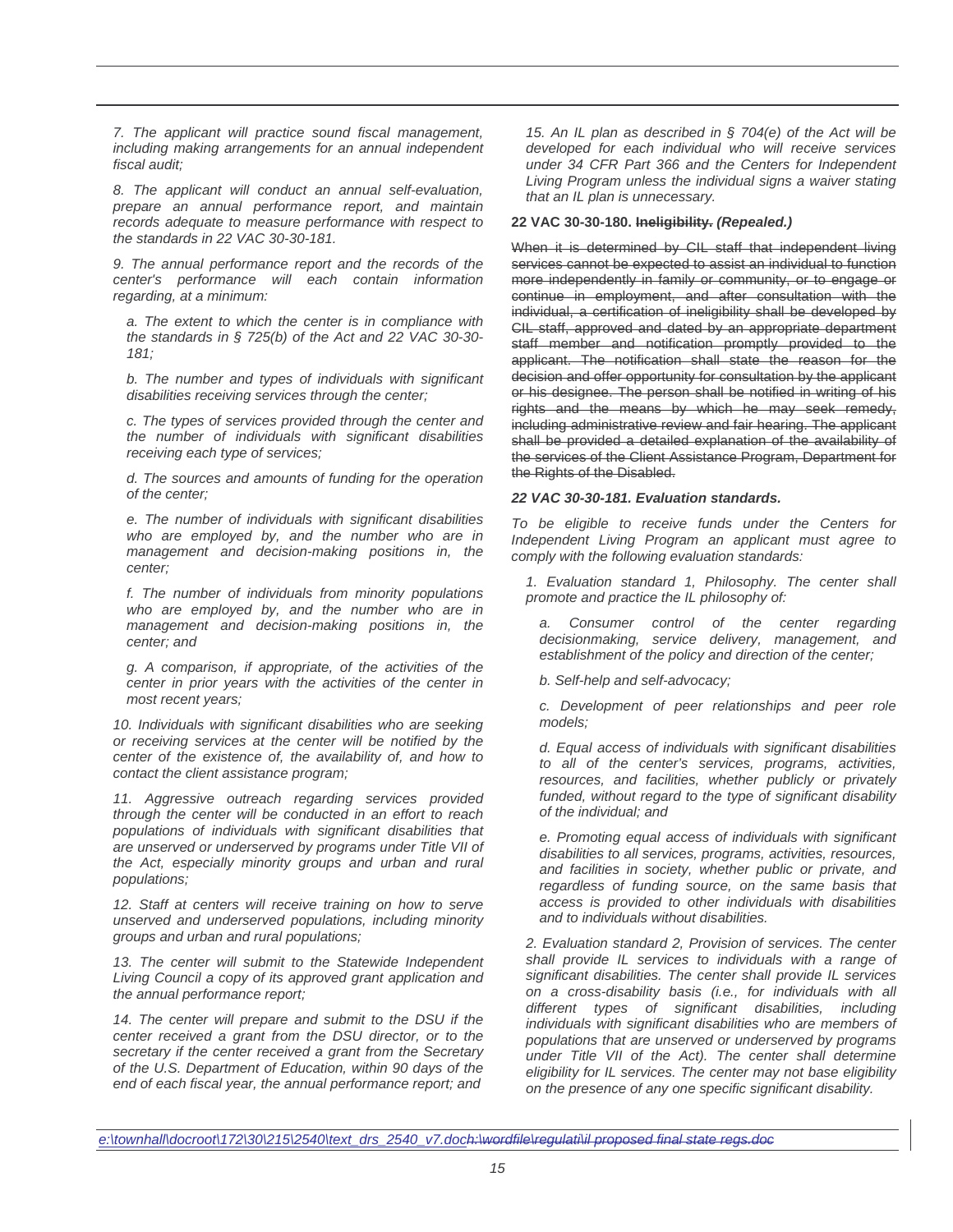3. Evaluation standard 3, Independent living goals. The center shall facilitate the development and achievement of IL goals selected by individuals with significant disabilities who seek assistance in the development and achievement of IL goals from the center.

4. Evaluation standard 4, Community options. The center shall conduct activities to increase the availability and improve the quality of community options for IL to facilitate the development and achievement of IL goals by individuals with significant disabilities.

5. Evaluation standard 5, Independent living core services. The center shall provide IL core services and, as appropriate, a combination of any other IL services specified in § 7(30)(B) of the Act and 22 VAC 30-30-80.

6. Evaluation standard 6, Activities to increase community capacity. The center shall conduct activities to increase the capacity of communities within the service area of the center to meet the needs of individuals with significant disabilities.

7. Evaluation standard 7, Resource development activities. The center shall conduct resource development activities to obtain funding from sources other than Chapter 1 (29 USC § 796 et seq.) of Title VII of the Act.

#### **22 VAC 30-30-190. Order of selection for those served by centers for independent living. (Repealed.)**

If funding prohibits provision of services in centers for independent living to all eligible applicants, an order of selection will be implemented.

PRIORITY I. Persons eligible and presently receiving services under an IILP.

PRIORITY II. Persons whose impairments are so severe that they do not presently have the potential for employment, but whose ability to live and function independently within their family setting, communities or institutions may be improved by the services.

PRIORITY III. Persons who need independent living services in order to engage in or maintain employment.

# **22 VAC 30-30-191. Compliance indicators.**

A. The compliance indicators establish the activities that a center for independent living shall carry out to demonstrate minimum compliance with the evaluation standards in 22 VAC 30-30-181. If a center fails to satisfy any one of the indicators, the center is out of compliance with the evaluation standards.

B. To be eligible to receive a continuation award for the third or any subsequent year of a grant, a center shall have complied fully during the previous project year with all of the terms and conditions of its grant; provide adequate evidence in its most recent annual performance report that the center is in minimum compliance with the evaluation standards in 22 VAC 30-30-181, and meets the requirements in 34 CFR Part 366. If a recipient receives funding for more than one center, each individual center shall meet these requirements.

C. Evidence a center must present to demonstrate that it is in minimum compliance with the evaluation standards is:

1. Compliance indicator 1, Philosophy. The center shall provide evidence in its most recent annual performance report that:

a. Individuals with significant disabilities constitute more than 50% of the center's governing board;

b. Individuals with disabilities constitute more than 50% of the center's employees in decision-making positions and employees in staff positions. A center may exclude personal assistants, readers, drivers, and interpreters employed by the center from this requirement. The determination that over 50% of a center's employees in decision-making and staff positions are individuals with disabilities must be based on the total number of hours (excluding any overtime) for which employees are actually paid during the last six-month period covered by the center's most recent annual performance report. However, a center must include in this determination its employees who are on unpaid family or maternity leave during this six-month period;

c. The center promotes self-help and self-advocacy among individuals with significant disabilities (e.g., by conducting activities to train individuals with significant disabilities in self-advocacy);

d. The center promotes the development of peer relationships and peer role models among individuals with significant disabilities (e.g., by using individuals with significant disabilities who have achieved IL goals (whether the goals were achieved independently or through assistance and services provided by a center) as instructors (volunteer or paid) in its training programs or as peer counselors);

e. The center ensures equal access of individuals with significant disabilities, including communication and physical access, to the center's services, programs, activities, resources, and facilities, whether publicly or privately funded. Equal access, for purposes of this subdivision, means that the same access is provided to any individual with a significant disability regardless of the individual's type of significant disability;

f. The center advocates for and conducts activities that promote the equal access to all services, programs, activities, resources, and facilities in society, whether public or private, and regardless of funding source, for individuals with significant disabilities; and

g. The center makes available in alternative formats, as appropriate, all of its written policies and materials and IL services.

2. Compliance indicator 2, Provision of services on a crossdisability basis. The center shall provide evidence in its most recent annual performance report that:

a. Provides IL services to eligible individuals or groups of individuals without restrictions based on the particular type or types of significant disability of an individual or group of individuals, unless the restricted IL services (other than the IL core services) are unique to the significant disability of the individuals to be served;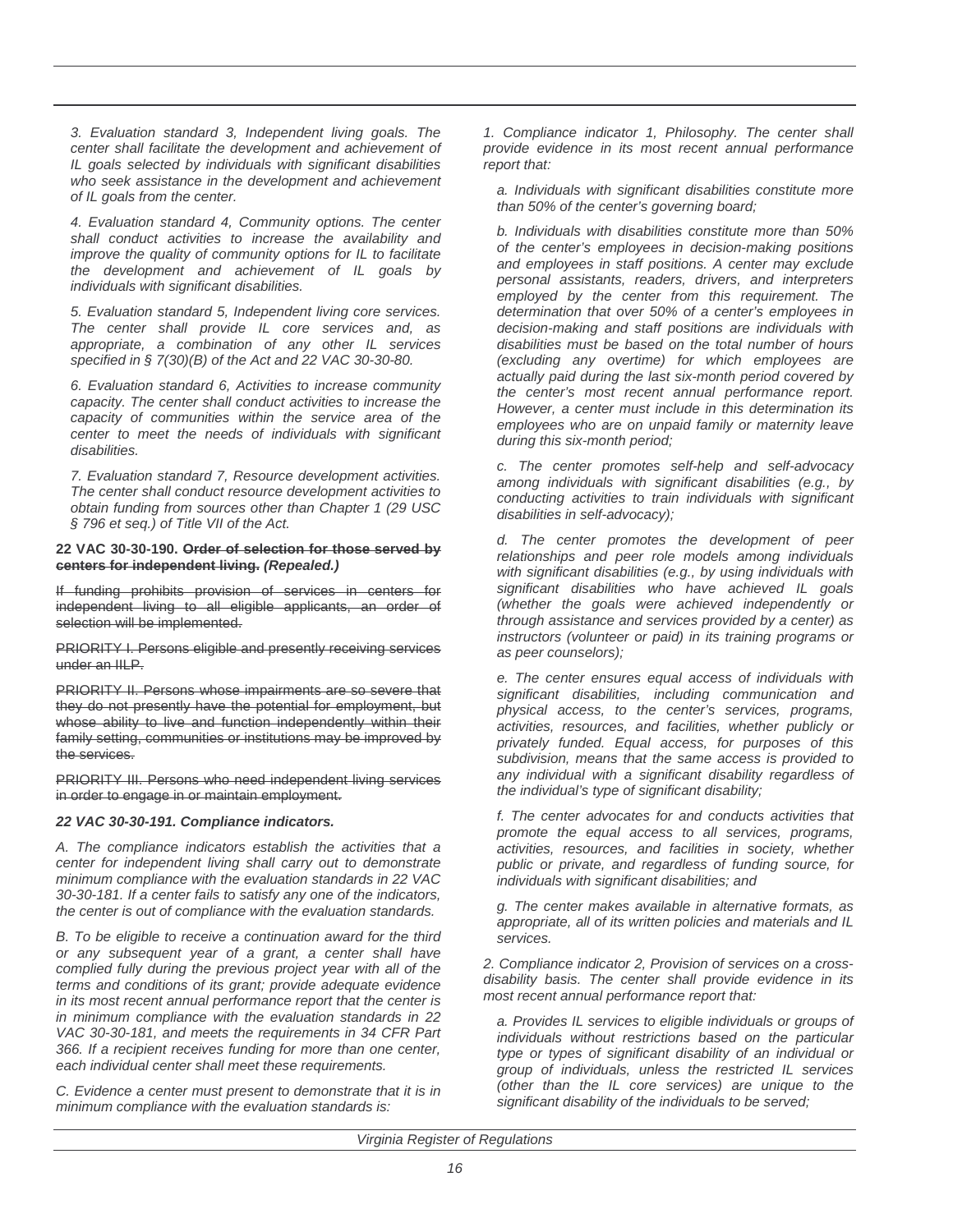b. Provides IL services to individuals with a diversity of significant disabilities and individuals who are members of populations that are unserved or underserved by programs under Title VII of the Act; and

c. Provides IL core services to individuals with significant disabilities in a manner that is neither targeted nor limited to a particular type of significant disability.

3. Compliance indicator 3, Independent living goals. The center shall provide evidence in its most recent annual performance report that it:

a. Maintains a consumer service record that meets the requirements of 22 VAC 30-30-31 for each consumer;

b. Facilitates the development and achievement of IL goals selected by individuals with significant disabilities who request assistance from the center;

c. Provides opportunities for consumers to express satisfaction with the center's services and policies in facilitating their achievement of IL goals and provides any results to its governing board and the appropriate Statewide Independent Living Council;

d. Notifies all consumers of their right to develop or waive the development of an IL plan; and

e. Maintains records on the IL goals that consumers receiving services at the center believe they have achieved, the number of IL plans developed by consumers receiving services at the center, and the number of waivers signed by consumers receiving services at the center stating that an IL plan is unnecessary.

4. Compliance indicator 4, Community options and community capacity. The center shall provide evidence in its most recent annual performance report that, during the project year covered by the center's most recent annual performance report, the center promoted the increased availability and improved quality of community-based programs that serve individuals with significant disabilities and promoted the removal of any existing architectural, attitudinal, communication, environmental, or other type of barrier that prevents the full integration of these individuals into society. This evidence must demonstrate that the center performed at least one activity in each of the following categories:

a. Community advocacy;

b. Technical assistance to the community on making services programs, activities, resources, and facilities in society accessible to individuals with significant disabilities;

c. Public information and education;

d. Aggressive outreach to members of populations of individuals with significant disabilities that are unserved or underserved by programs under Title VII of the Act in the center's service area; and

e. Collaboration with service providers, other agencies, and organizations that could assist in improving the options available for individuals with significant disabilities to avail themselves of the services, programs, activities, resources, and facilities in the center's service area.

5. Compliance indicator 5, IL core services and other IL services. The center shall provide evidence in its most recent annual performance report that it provides:

a. Information and referral services to all individuals who request this type of assistance or services from the center in formats accessible to the individual requesting these services; and

b. As appropriate in response to requests from individuals with significant disabilities who are eligible for IL services from the center, the following services:

(1) IL skills training;

(2) Peer counseling (including cross-disability peer counseling);

(3) Individual and systems advocacy; and

(4) A combination, as appropriate, of any two or more of the IL services defined in  $\S$  7(30)(B) of the Act and 22 VAC 30-30-80.

Compliance indicator 6, Resource development activities. The center shall provide evidence in its most recent annual performance report that it has conducted resource development activities within the period covered by the performance report to obtain funding from sources other than Chapter 1 (29 USC § 796 et seq.) of Titles VII of the Act.

**22 VAC 30-30-200. Scope of services for center for independent living. (Repealed.)**

Services provided through grants or contracts with independent living centers may include:

1. Intake counseling to determine the individual's need for specific independent living services;

2. Peer counseling;

3. Independent living skills counseling and training, including equipment maintenance, job seeking skills, counseling related to therapy needs and programs, and special programs for persons with hearing disabilities;

4. Advocacy for persons with disabilities;

5. Counseling and advocacy services regarding legal and economic rights and benefits for the individual and their families;

6. Education and training necessary for living in the community and participating in community activities;

7. Referral and counseling services regarding attendant care;

8. Attendant care and the training of such personnel to provide such care;

9. Housing and transportation referral;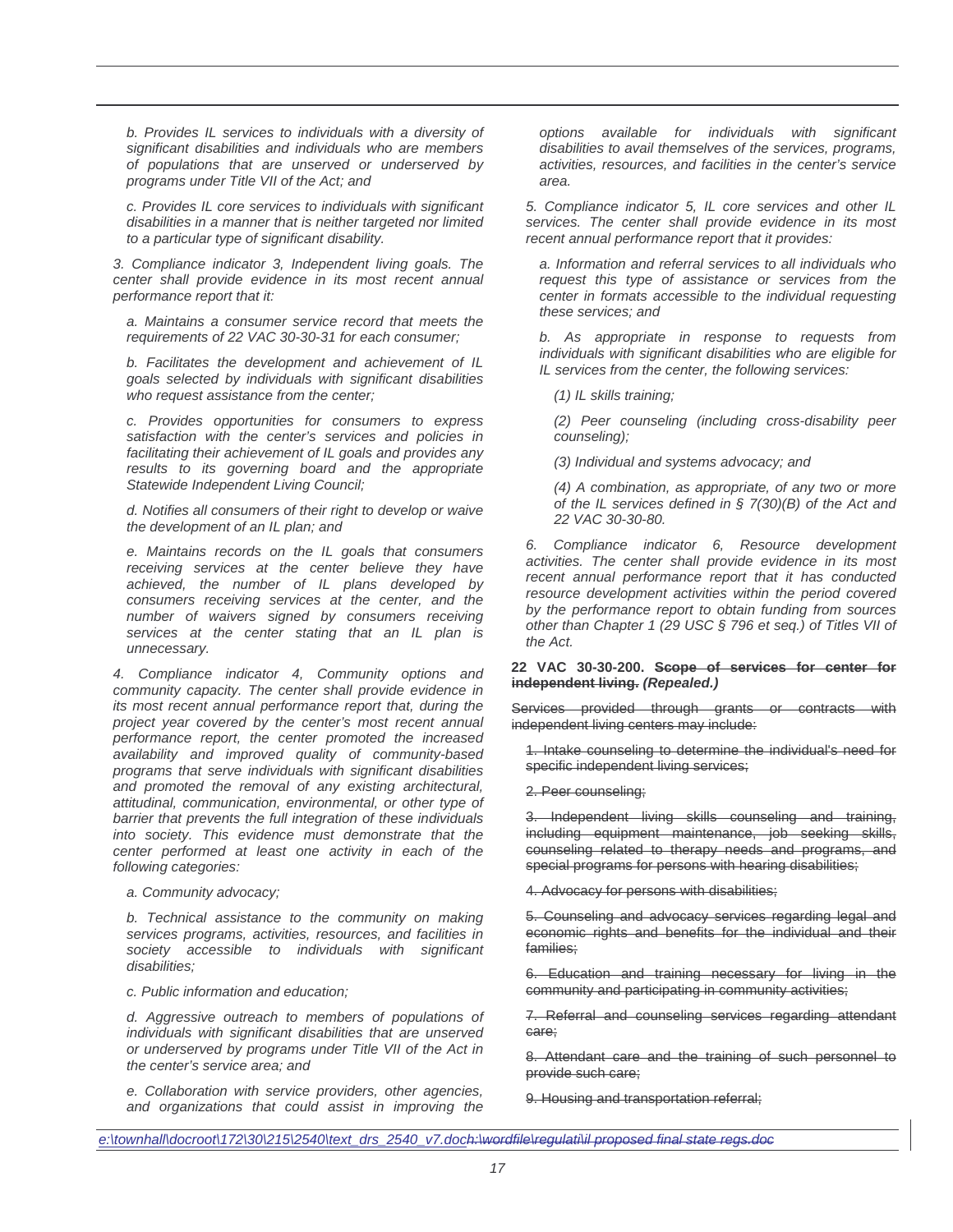10. Surveys, directories and other activities to identify appropriate housing, accessible transportation and other support services;

11. Individual and group social and recreational activities;

12. Health maintenance programs;

13. Job development;

14. Community group living arrangements;

15. Other programs designed to provide resources, training, counseling services, or other assistance of substantial benefit, including but not limited to systems advocacy, community education, and technical assistance which do not conflict with federal or state laws and which promote the independence, productivity and quality of life of person with disabilities.

# **22 VAC 30-30-201. Funded activities under CIL program.**

A. This subsection is applicable to federally funded CILs. An eligible agency may use funds awarded under Subpart B of 34 CFR Part 366 and subsection E of 22 VAC 30-30-131 to provide training and technical assistance to eligible agencies, centers, and the Statewide Independent Living Council to plan, develop, conduct, administer, and evaluate centers.

B. This subsection is applicable to federally funded CILs. An eligible agency may use funds awarded under subsections C and D of 22 VAC 30-30-131 to:

1. Plan, conduct, administer, and evaluate centers that comply with the standards and assurances in  $\S$  725(b) and (c) of the Act;

2. Promote and practice the independent living (IL) philosophy in accordance with Evaluation Standard 1 (Philosophy) in 22 VAC 30-30-181;

3. Provide IL services (including IL core services and, as appropriate, a combination of any other IL services specified in § 7(30)(B) of the Act) to individuals with a range of significant disabilities in accordance with Evaluation Standards 2 and 5 (Provision of services and Independent living core services, respectively) in 22 VAC 30-30-181;

4. Facilitate the development and achievement of IL goals selected by individuals with significant disabilities who seek assistance in the development and achievement of IL goals from the center in accordance with Evaluation Standard 3 (Independent living goals) in 22 VAC 30-30-181;

5. Increase the availability and improve the quality of community options for independent living in order to facilitate the development and achievement of IL goals by individuals with significant disabilities in accordance with Evaluation Standard 4 (Community options) in 22 VAC 30- 30-181;

6. Increase the capacity of communities within the service area of the center to meet the needs of individuals with significant disabilities in accordance with Evaluation Standard 6 (Activities to increase community capacity) in 22 VAC 30-30-181;

7. Conduct resource development activities to obtain funding from sources other than Chapter 1 (29 USC § 796 et seq.) of Title VII of the Act in accordance with Evaluation Standard 7 (Resource development activities) in 22 VAC 30-30-181; and

8. Conduct activities necessary to comply with the assurances in  $\S$  725(c) of the Act, including, but not limited to, the following:

a. Aggressive outreach regarding services provided through the center in an effort to reach populations of individuals with significant disabilities that are unserved or underserved by programs under Title VII of the Act, especially minority groups and urban and rural populations; and

b. Training for center staff on how to serve unserved and underserved populations, including minority groups and urban and rural populations.

## **22 VAC 30-30-210. Participation by individuals in cost of services. (Repealed.)**

A. Each public or private agency awarded a grant or contract in accordance with § 51.5-23 of the Code of Virginia shall utilize the board's regulations to maximize the financial participation of persons receiving services.

B. Groups exempt are:

1. Recipients of General Relief.

2. Recipients of Aid to Families with Dependent Children by the client or family in which the client is dependent.

3. Recipients of Supplemental Security Income (SSI).

4. Recipients of Social Security Disability Income (SSDI).

C. The department's economic need test shall be used to determine the individual's participation in the cost of services received in the CILs. Services to individuals exempt from consideration for financial participation shall be evaluation, intake, peer counseling, advocacy, information and referral, independent living skills training, interpreter services for the deaf and job development.

Services which require an economic need test are: (i) equipment maintenance; (ii) education and training necessary for living in the community; (iii) attendant care and training of such personnel to provide such care; (iv) individual and group social and recreational activities; (v) health maintenance programs; and (vi) community group living arrangements.

# **22 VAC 30-30-211. Periodic review of centers for independent living (CILs).**

A. This subsection is applicable to state-funded CILs and CILs receiving funds under § 723 of the Act and subsection D of 22 VAC 30-30-131. The director of the DSU shall periodically review each center to determine whether the center is in compliance with the standards and assurances in § 725(b) and (c) of the Act, 22 VAC 30-30-171, and 22 VAC 30-30-181. For purposes of this section, in the case of a state in which there is both a DSU responsible for providing IL services to the general population and a DSU responsible for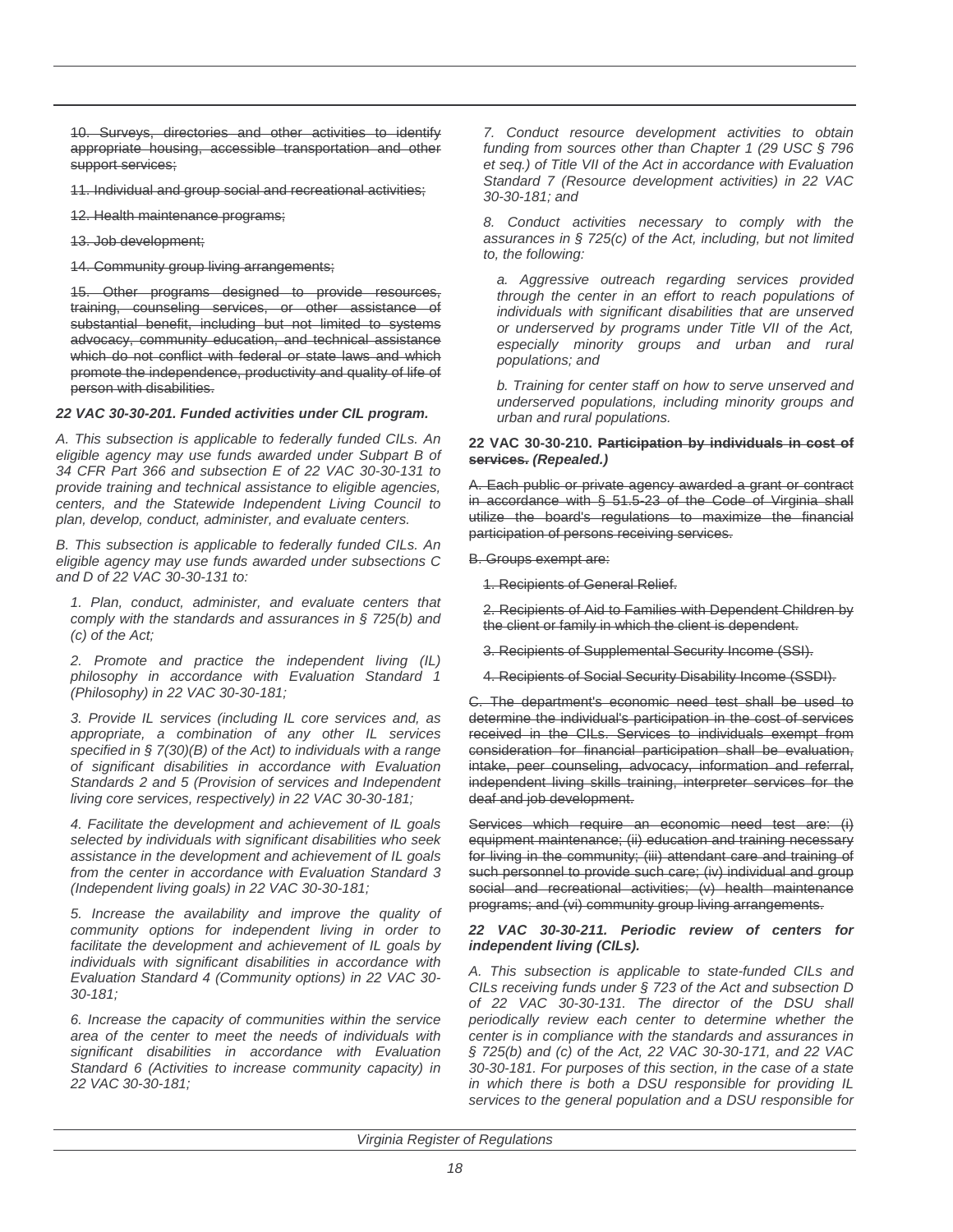providing IL services for individuals who are blind, the "director" shall be the director of the general DSU. These state units shall periodically consult with each other with respect to the provision of services for individuals who are blind.

1. For state-funded CILs, the periodic review shall include annual on-site compliance reviews of at least 15 percent of the centers.

2. For CILs receiving funds under § 723 of the Act and subsection D of 22 VAC 30-30-131, the periodic review shall include annual on-site compliance reviews of at least 15% of the centers.

3. Each team that conducts an on-site compliance review shall include at least one person who is not an employee of the designated state agency, who has experience in the operation of centers, and who is jointly selected by the director of the DSU and the chairperson of the Statewide Independent Living Council (council), or other individual designated by the council to act on behalf of and at the direction of the council.

4. A copy of each review shall be provided to the council. For centers receiving funds under § 723 of the Act and subsection D of 22 VAC 30-30-131, a copy shall also be provided to the Secretary of the U.S. Department of Education.

B. This subsection is applicable to federally and state-funded CILs. For state-funded CILs and CILs receiving funds under § 723 of the Act and subsection D of 22 VAC 30-30-131 if the director of the DSU determines that the center is not in compliance with the standards and assurances in  $\S$  725(b) and (c) of the Act, 22 VAC 30-30-171, and 22 VAC 30-30- 181, the director shall immediately notify the center in writing that the center is out of compliance. For CILs receiving funds under § 721 of the Act and subsection C of 22 VAC 30-30- 131, if the Secretary of the U.S. Department of Education determines that the center is not in compliance with the standards and assurances in  $\S$  725(b) and (c) of the Act, 22 VAC 30-30-171, and 22 VAC 30-30-181, the secretary shall immediately notify the center in writing that the center is out of compliance. The director or secretary, as appropriate, shall provide technical assistance to the center to develop a corrective action plan to comply with the standards and assurances. The director's or secretary's, as appropriate, initial written notice must:

1. Include, at a minimum, (i) the name of the center, (ii) the reason or reasons for proposing the termination of funds or other significant adverse action against the center, including any evidence that the center has failed to comply with any of the evaluation standards or assurances, and (iii) the effective date of the proposed termination of funds or other significant adverse action against the center;

2. Be given 90 days in advance of the date the director or secretary, as appropriate, intends to terminate a center's funds or take any other significant adverse action against the center;

3. Inform the center that it has 90 days from the date the center receives the notice to submit a corrective action plan;

4. For centers receiving federal funds under § 723 or 725 of the Act, inform the center that (i) it may seek mediation and conciliation in accordance with this subsection to resolve any dispute within the 90 days before the proposed action against the center and (ii) if mediation and conciliation are not successful and the director does not issue a final written decision under subdivision C 3 of this section, the center may appeal to the Secretary of the U.S. Department of Education the decision described in the director's initial written notice on or after the 90th day, but not later than the 120th day, after the center receives the director's initial decision; and

5. Be sent by certified mail, return receipt requested, or by other means that provide proof of receipt.

C. This subsection is applicable to state-funded CILs and CILs receiving funds under § 723 of the Act and subsection D of 22 VAC 30-30-131.

1. Unless the center receiving funds under § 723 of the Act and subsection D of 22 VAC 30-30-131 submits, within 90 days after receiving the initial written notice, a corrective action plan to achieve compliance that is approved by the director or, if appealed, is approved by the Secretary of the U.S. Department of Education, the director shall terminate all funds under § 723 of the Act and subsection D of 22 VAC 30-30-131 to the center. Funds shall be terminated 90 days after the later of: (i) the date that the center receives the initial written notice, or (ii) the date that the center receives the secretary's final decision, if the center appeals under 22 VAC 30-30-220 the director's decision described in the initial written notice, or the director's decision not to approve the corrective action plan.

2. For centers receiving state general funds, the director shall terminate all state general funds to the center 90 days after the date the center receives the director's initial written notice, unless the center submits, within 90 days after receiving the initial written notice, a corrective action plan to achieve compliance that is approved by the director.

3. If the center submits a corrective action plan within the 90-day period, the director shall provide to the center, not later than the 120th day after the center receives the director's initial written notice, a final written decision approving or disapproving the center's corrective action plan and informing the center, if appropriate, of the termination of the center's funds or any other proposed significant adverse action against the center.

a. The director's final written decision to disapprove a center's corrective action plan must (i) address any response from the center to the director's initial written notice, (ii) include a statement of the reasons why the director could not approve the corrective action plan, and (iii) inform a center receiving funds under § 723 of the Act of its right to appeal to the Secretary of the U.S. Department of Education, within 30 days from receipt, the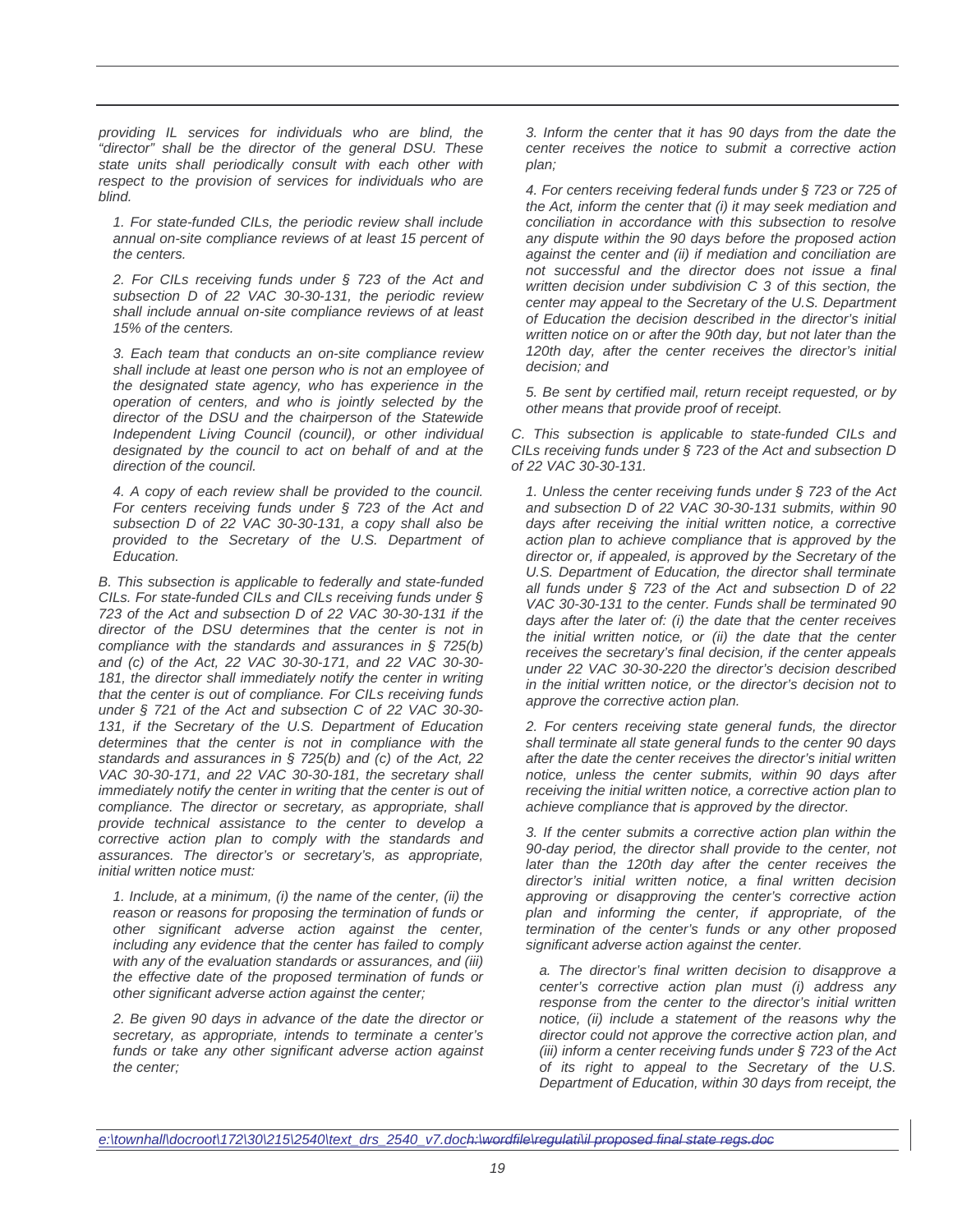director's final written decision to terminate funds or take other significant adverse action against the center.

b. A director's final written decision to terminate funds or take any other adverse action against a center may not take effect until 30 days after the date that the center receives it.

c. If a center receiving funds under § 723 of the Act and subsection D of 22 VAC 30-30-131 appeals under subsection A of 22 VAC 30-30-220, the director's final written decision to terminate funds or take any other adverse action against a center does not take effect until the Secretary of the U.S. Department of Education issues a final decision.

d. The director shall send the final written decision to the center by registered or certified mail, return receipt requested, or other means that provide a record that the center received the director's final written decision.

# **22 VAC 30-30-220. Appeal procedures for CILs.**

Appeal Procedures for Independent Living Rehabilitation Services provided by Independent Living Rehabilitation Centers shall adhere to a department approved appeal procedure.

A. This subsection is applicable to centers receiving funds under § 723 of the Act. To obtain the Secretary of the U.S. Department of Education review of a director's final written decision to disapprove a center's corrective action plan submitted under subdivision C 1 of 22 VAC 30-30-211, the center shall file, within 30 days from receipt of the director's final written decision, a formal written appeal with the secretary giving the reasons why the center believes that the director should have approved the center's corrective action plan. For purposes of this section, in the case of a state in which there is both a DSU responsible for providing IL services to the general population and a DSU responsible for providing IL services for individuals who are blind, the "director" shall be the director of the general DSU. These DSUs shall periodically consult with each other with respect to the provision of services for individuals who are blind.

B. This subsection is applicable to centers receiving funds under § 723 of the Act. To obtain the Secretary of the U.S. Department of Education's review of a decision described in a director's initial written notice, a center that does not submit a corrective action plan to a director shall file, in accordance with subdivision  $C$  1 a (1) of this section, a formal written appeal with the secretary giving the reasons why the center believes that the director should have found the center in compliance with the standards and assurances in § 725(b) and (c) of the Act, 22 VAC 30-30-171, and 22 VAC 30-30- 181.

C. This subsection is applicable to centers receiving funds under § 723 of the Act and subsection D of 22 VAC 30-30- 131. To appeal to the Secretary of the U.S. Department of Education a decision described in a director's initial written notice or a director's final written decision to disapprove a center's corrective action plan and to terminate or take other significant adverse action:

1. A center shall file with the secretary:

a. A formal written appeal:

(1) On or after the 90th day but not later than the 120th day following a center's receipt of a director's initial written notice; or

(2) On or before the 30th day after a center's receipt of the director's final written decision to disapprove a center's corrective action plan and to terminate or take other significant adverse action;

b. A copy of the corrective action plan, if any, submitted to the director; and

c. One copy each of any other written submissions sent to the director in response to the director's initial written notice to terminate funds or take other significant adverse action against the center.

2. The date of filing a formal written appeal to the secretary is determined in a manner consistent with the requirements of 34 CFR 81.12.

3. If the center files a formal written appeal with the secretary, the center shall send a separate copy of the appeal to the director by registered or certified mail, return receipt requested, or other means that provide a record that the director received a separate copy of the center's written appeal.

4. The center's formal written appeal to the secretary must state why:

a. The director has not met the burden of showing that the center is not in compliance with the standards and assurances in § 725(b) and (c) of the Act, 22 VAC 30-30- 171, and 22 VAC 30-30-181; and

b. The corrective action plan, if any, should have been approved; or

c. The director has not met the procedural requirements of subsection B of 22 VAC 30-30-211 and subsections A through E of this section.

5. As part of its submissions, the center may request an informal meeting with the secretary at which representatives of both parties will have an opportunity to present their views on the issues raised in the appeal.

D. This subsection is applicable to centers receiving funds under § 723 of the Act and subsection D of 22 VAC 30-30- 131. A director's decision to terminate funds that is described in an initial written notice or final written decision is stayed as of the date (determined under subdivision C 2 of this section) that the center files a formal written appeal with the secretary.

E. This subsection is applicable to centers receiving funds under § 723 of the Act and subsection D of 22 VAC 30-30- 131. If the center files a formal written appeal in accordance with subsection C of this section, the director shall, within 15 days of receipt of the center's appeal, submit to the secretary one copy each of the following: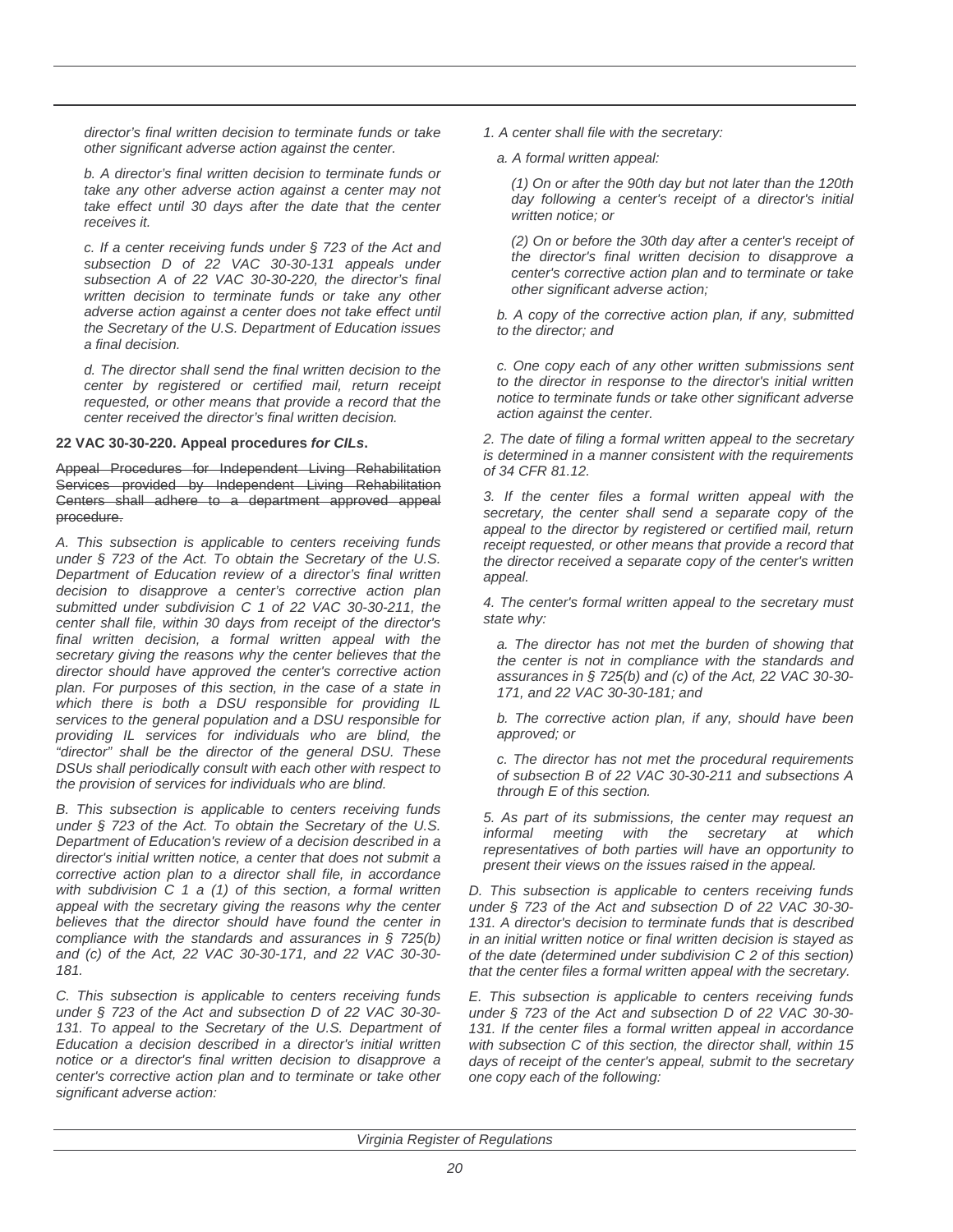1. The director's initial written notice to terminate funds or take any other significant adverse action against the center sent to the center.

2. The director's final written decision, if any, to disapprove the center's corrective action plan and to terminate the center's funds or take any other significant adverse action against the center.

3. Any other written documentation or submissions the director wishes the secretary to consider.

4. Any other information requested by the secretary.

5. As part of its submissions, the director may request an informal meeting with the secretary at which representatives of both parties will have an opportunity to present their views on the issues raised in the appeal.

F. This subsection is applicable to centers receiving funds under § 723 of the Act and subsection D of 22 VAC 30-30- 131. If either party requests a meeting under subdivisions  $[ $\epsilon$ ]$  $4 d C 5$ ] or E 5 of this section, the meeting is to be held within 30 days of the date of the secretary's receipt of the submissions from the director that are required by subsection E of this section. The secretary promptly notifies the parties of the date and place of the meeting.

1. Within 30 days of the informal meeting or, if neither party has requested an informal meeting, within 60 days of the date of receipt of the submissions required from the director by subsection E of this section, the secretary issues to the parties the secretary's decision.

2. The secretary reviews a decision included in a director's initial written notice or a director's final written decision to disapprove the center's corrective action plan and to terminate the center's funds or take any other significant adverse action against the center based on the record submitted under subsections C and E of this section and may affirm or, if the secretary finds that the decision included in a director's initial written notice or a director's final written decision is not supported by the evidence or is not in accordance with the law, may:

a. Remand the appeal for further findings; or

b. Reverse the decision described in the director's initial written notice or the director's final written decision.

3. The secretary sends copies of the decision to the parties by registered or certified mail, return receipt requested, or other means that provide a record of receipt by both parties.

4. If the secretary affirms the decision described in a director's initial written notice or the director's final written decision, the director's decision takes effect on the date of the secretary's final decision to affirm.

**22 VAC 30-30-230. Protections, use and release of personal information. (Repealed.)**

The CILs will adhere to the department's regulations as set forth in 22 VAC 30-20-190 of the Virginia Rehabilitative Regulations.

#### **22 VAC 30-30-240. Cooperative agreements. (Repealed.)**

No services funded by the department to the CILs shall be provided to:

1. Persons whose primary impairment is mental illness, mental retardation or substance abuse, except by cooperative agreement with the local community service board established pursuant to § 37.1.19.4 et seq. of the Code of Virginia, when the board is currently offering the same services; or

2. Public school aged persons, except by cooperative agreement with that person's school, unless the services are not otherwise available.

# PART III. INDEPENDENT LIVING SERVICES (ILS) PROGRAM.

#### **22 VAC 30-30-241. Agencies eligible for ILS program.**

A. Any DSU identified by the state under 34 CFR 364.22 is eligible to apply for assistance under 34 CFR Part 365 and this part.

B. To receive a grant under 34 CFR Part 365 and this part, a state shall submit to the Secretary of the U.S. Department of Education and obtain approval of a state plan that meets the requirements of Part A of Title VII of the Act and Subparts B and C of 34 CFR Part 264.

# **22 VAC 30-30-250. Referrals.**

A. Department of Rehabilitative Services clients referred to CIL a center for independent living by department counselors for specific services related to the vocational objective under the IWRP Individualized Employment Plan (IEP) may have those services funded by the department based upon approved vendor arrangements between the department and the respective center.

B. The DSU shall develop, establish, and maintain written standards and procedures to be applied by service providers to assure expeditious and equitable handling of referrals and applications for IL services from individuals with significant disabilities.

C. The service provider shall apply the standards and procedures established by the DSU to assure expeditious and equitable handling of referrals and applications for IL services from individuals with significant disabilities.

D. A DSU may handle referrals and applications for IL services or, except as otherwise provided, may delegate these functions and responsibilities to the appropriate service provider with which the DSU subgrants or contracts to provide IL services.

#### **22 VAC 30-30-260. Authorized use of ILS funds.**

A. The Secretary of the U.S. Department of Education provides financial assistance to states under the Independent Living Services program authorized by Part B of Chapter 1 (29 USC § 796 et seq.) of Title VII of the Act to:

1. Provide the resources described in the resource plan required by  $§ 705(e)$  of the Act and 34 CFR 364.21(d) relating to the Statewide Independent Living Council. A